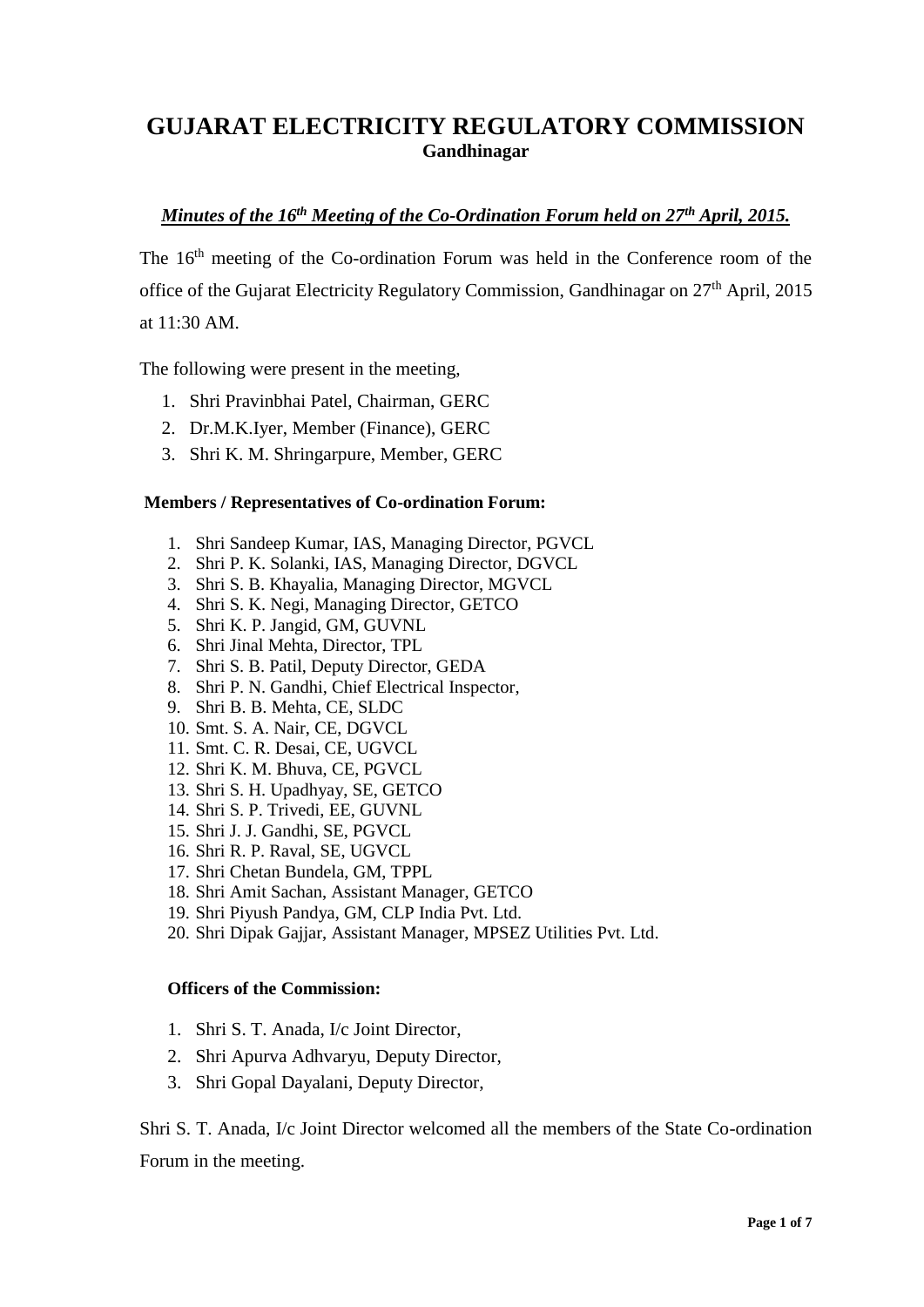The meeting was presided over by Shri Pravinbhai Patel, Chairman, GERC. Chairman welcomed all the members to the meeting and introduced new members of the Forum Shri K. M. Shringarpure-Member GERC, Shri P. K. Solanki new Managing Director of DGVCL and Shri Jinal Mehta Director, TPL. Thereafter, the discussion took place on the agenda items.

### Agenda Item No. 1: Approval of the minutes of the 15<sup>th</sup> Meeting of the Co**ordination Forum held on 27th April 2015**

Minutes of the last meeting as circulated to the members was confirmed as no comments were received. It was observed that the Action Taken Reports from the concerned utilities are not submitted in time. The Commission laid emphasis on timely submission of action taken report on the proposed actions in the minutes of meeting.

### Agenda Item No. 2: Action Taken Report on the minutes of the 15<sup>th</sup> Meeting of the **Co-ordination Forum.**

**2.1** Item No. 2.2 (6): On asking about the status from the Chief Electrical Inspector about issuance of guidelines for the procedure to be adopted for removal of illegal cables, it was informed by CEI that a letter is written to the Energy and Petro Chemicals Department, Gujarat requesting the Department to forward the matter to the respective departments of the State Government as the cable removal activity requires coordination of District Magistrate and concerned Commissioner of Police. EPD has yet to take a view as the matter involves many other departments and legal issues to deal with. As such, the matter is still pending with the E  $\&$  P Department. MD PGVCL reported that cables from 58000 locations were removed on the basis of notification issued in this regard by eight District Magistrates. However, after some time cables found to be reinstalled at most of the locations. He opined that cable removing activity being a continuous task requires enormous manpower and efforts. Similar was the views of MDs of other DISCOM. It was decided that Distribution Companies should take actions, as deemed appropriate by them keeping in view the local conditions and strive to ensure safety. It was also decided that the Forum may discuss the matter after about an year on the basis of experience gained by the DISCOMs.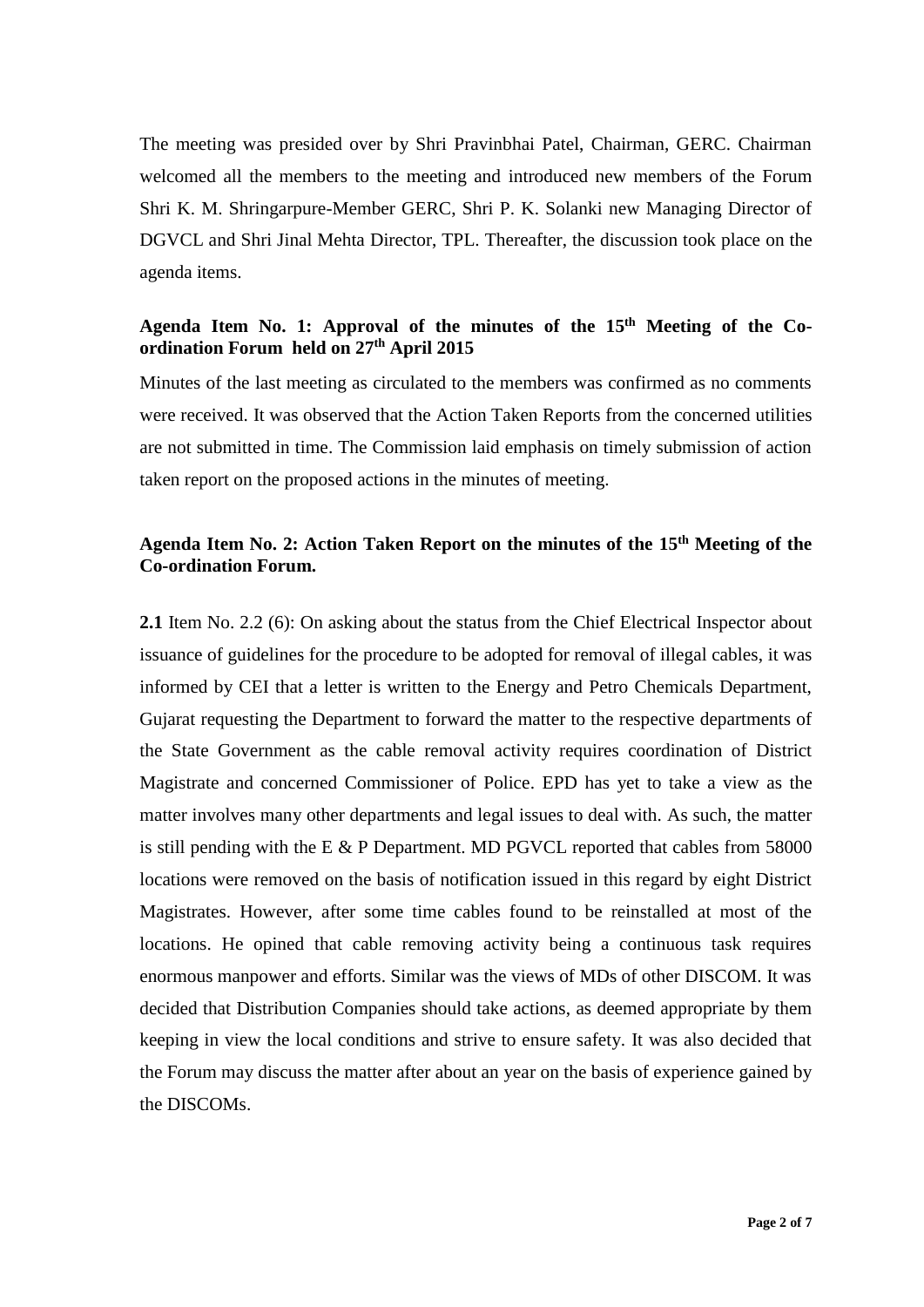**2.2** Item No.2 (10): Progress of installation of meter on Distribution Transformers was reviewed during the meeting. MGVCL confirmed to complete 100% DT metering by June 2015. MD PGVCL informed that meter installation on small capacity transformers (5 kVA, 10 kVA) of JGY and Urban feeders is pending in absence of availability of single phase DLMS protocol compliant meters which is a pre-requisite of RAPDRP programme. However, appropriate decision will be taken in this regard to complete 100% DT metering of JGY and Urban feeders. MD DGVCL replied that 67.11% metering is completed as on March 2015 and stated that they are facing problem of unavailability of meters. UGVCL Representative stated that 73.93% metering is completed. Director TPL has replied that 100% metering is completed on DTS.

It was observed from the data furnished in the Agenda, that different DISCOMs are furnishing data in different formats. It was decided that the data should be submitted on a common format indicating feeder category wise DT metering status.

DISCOMs have submitted DT metering report showing feeder category wise status of DT metering as on March 2015, which is attached herewith as Annexure 1.

The Commission directed taking up pilot study of the JGY feeders with high losses for the purpose of energy audit. For the purpose of energy audit, as a first step, indexing of consumers with the transformer through which it is being fed should be taken up. Each DISCOM shall complete minimum 100 transformers covering at least 4 to 5 JGY feeders for indexing work within three months.

(Actions: Distribution Companies)

**2.3 Agenda Item No. 2 (2.4)**: The issue about pendency of Agriculture Connection Applications was discussed at length in the 21<sup>st</sup> meeting of the State Advisory Committee. PGVCL was given target to clear applications registered up to the year 2008 latest by March 2016.

(Action: PGVCL)

**2.4 Agenda Item No. 2 (2.6):** On expression of concern about large number of fatal human and animal accidents CEI stated that a meeting was arranged with DISCOMs where DISCOMs were advised to strengthen earthing at various points and analyze accidents with minute details and take corrective measures based on the analysis.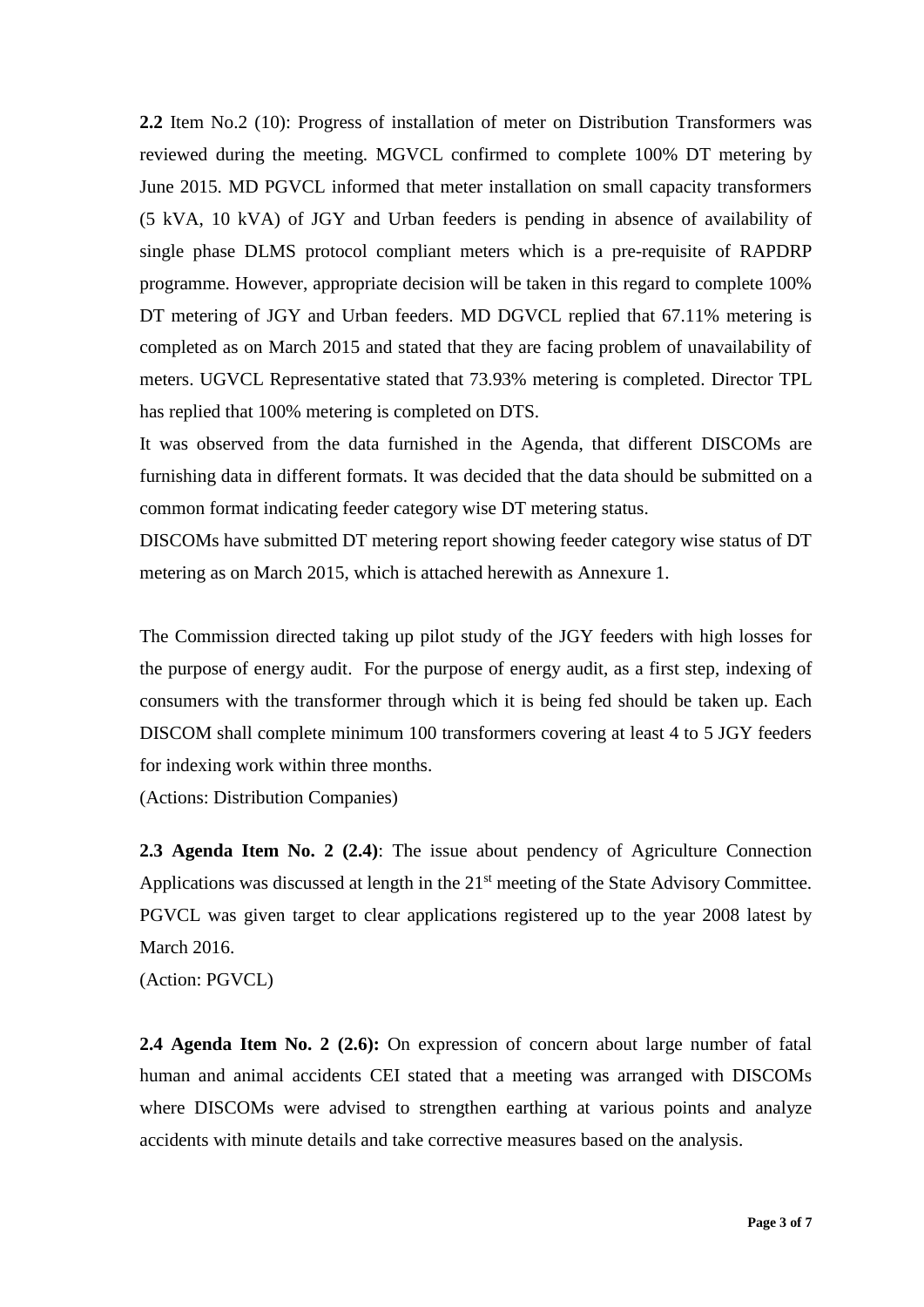On query raised regarding some accidents due to non-fencing of transformers, CEI briefed the Commission that due to the fatal human accident in Surat 2 years ago, DISCOMs have started taking preventive measures and providing fencing around transformers. MD MGVCL informed that FRP fencing around 1000 transformers is already provided in urban areas though the cost of providing fencing is very high. MD DGVCL apprised the Commission that around 7000 fencing is already provided in urban and sub-urban areas. MD PGVCL informed that while in all other areas barbed wire fencing is provided, a tender is floated to provide FRP fencing in Rajkot city area. Director TPL apprised that fencing around all outdoor transformers is provided. Representative MPSEZ informed that all the transformers are in-house.

Chairman observed that losses of PGVCL were high during April 2015 to September 2015 and the same was case with UGVCL. To which, both PGVCL and UGVCL cited the reason of agriculture load during the second quarter. Efforts of MGVCL to bring down AT & C losses were appreciated. On observance of less% of billing and collection efficiency in PGVCL and UGVCL area during April 2015 to September 2015, PGVCL replied that as the unmetered consumption was higher compared to the metered consumption, billing and collection efficiency were lower to which UGVCL also agreed. PGVCL also furnished that apart from agriculture for other categories AT & C losses were 16.53% during the same time in the previous year which reduced to 15.23% and this is the main rationale for high AT  $\& C$  losses. TPL, on explanation regarding less collection efficiency, cited the reason that due to heat wave and time lag between billing and collection time, percentage of collection efficiency is less. All distribution utilities were directed to submit full year data in the next meeting.

It was also observed that transformer failure in PGVCL area is higher and there is no improvement seen compared with the same period of the last year. MD PGVCL replied that due to overloading on 10,16 and 25 kVA transformers which are mostly used in agriculture category in widely distributed area makes it difficult to monitor. He informed that a special team has been set up to monitor agriculture loading. It was also observed that in case of TPL (Ahmedabad) and TPL (Surat) transformer failure rate has increased compared to previous year to which TPL cited reason of overloading. The Forum inquired about the time taken to restore the power supply in case of transformer failure to which TPL stated that within 6 hours failed transformer is changed. However, consumers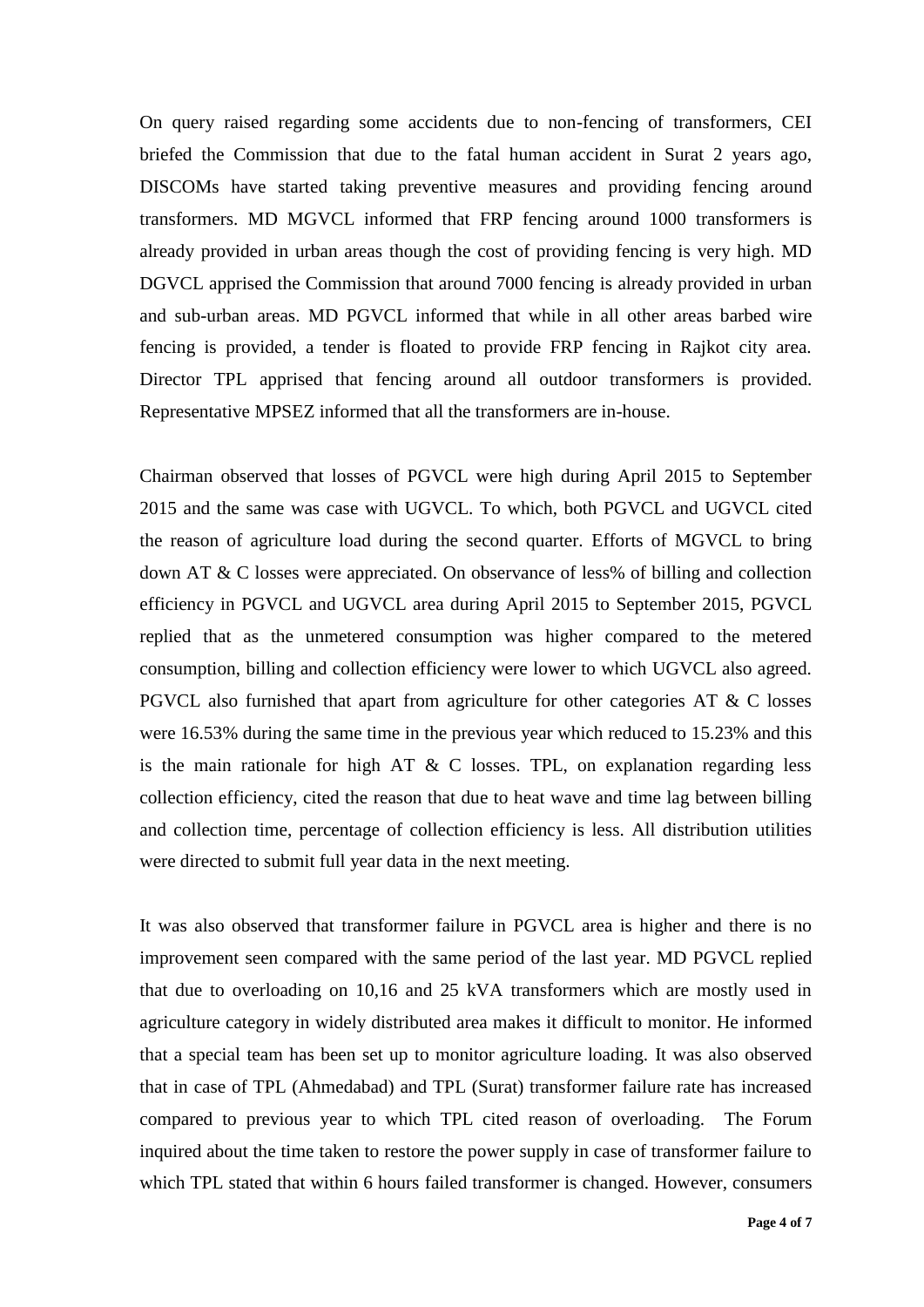are not affected as they are connected with the adjacent transformer center through change over mechanism. MD PGVCL stated that time to replace the transformer depends on the season but generally within 24 hours replacement is done.

The Forum expressed their concern on large number of meters pending for replacement and time taken to replace the meters. MD MGVCL stated that due to large number of single phase failed meters it takes time to complete the replacement. MD DGVCL stated that most of the meters pending for replacement are from January 2015 which are carried forward. It was also stated that a plan is devised for meter replacement and target is given to Division and Sub-Division offices. MD MGVCL confirmed that 3-phase meters are replaced within specified time frame as the same are revenue earning meters. The Forum directed DISCOMs to speed up the activities of meter replacement and submit a progress report in the next meeting.

## **Agenda Item No. 3: Petitions for Truing up of FY 2013-14 and Determination of Tariff for FY 2015-16**

It was informed that the tariff orders for all the utilities have been issued and the new tariffs have been made applicable effective from 1st April 2015.

#### **Agenda Item No. 4: Draft Supply Code 2014**

It was intimated that comments have been received from 33 Stakeholders on the Draft Supply Code and the Commission is in the process of finalization of Supply Code.

# **Agenda Item No. 5: Standard of Performance (SoP) and Monitoring of performance of CGRFs**

This agenda item was discussed at length with agenda item no. 2 (2.6) while discussion on action taken report for last meeting of the Co-Ordination Forum.

#### **Agenda Item No. 6: Status of Renewable Purchase Obligation (RPO)**

GEDA informed the Forum that GUVNL and TPL have complied their RPO during year 2014-15 while ASPEN Infrastructure Limited, KPT and Jubilant Infrastructure Limited are not obligated entities as they purchase power from Distribution Companies. GEDA also informed the Forum about capacity addition of wind and solar power during the year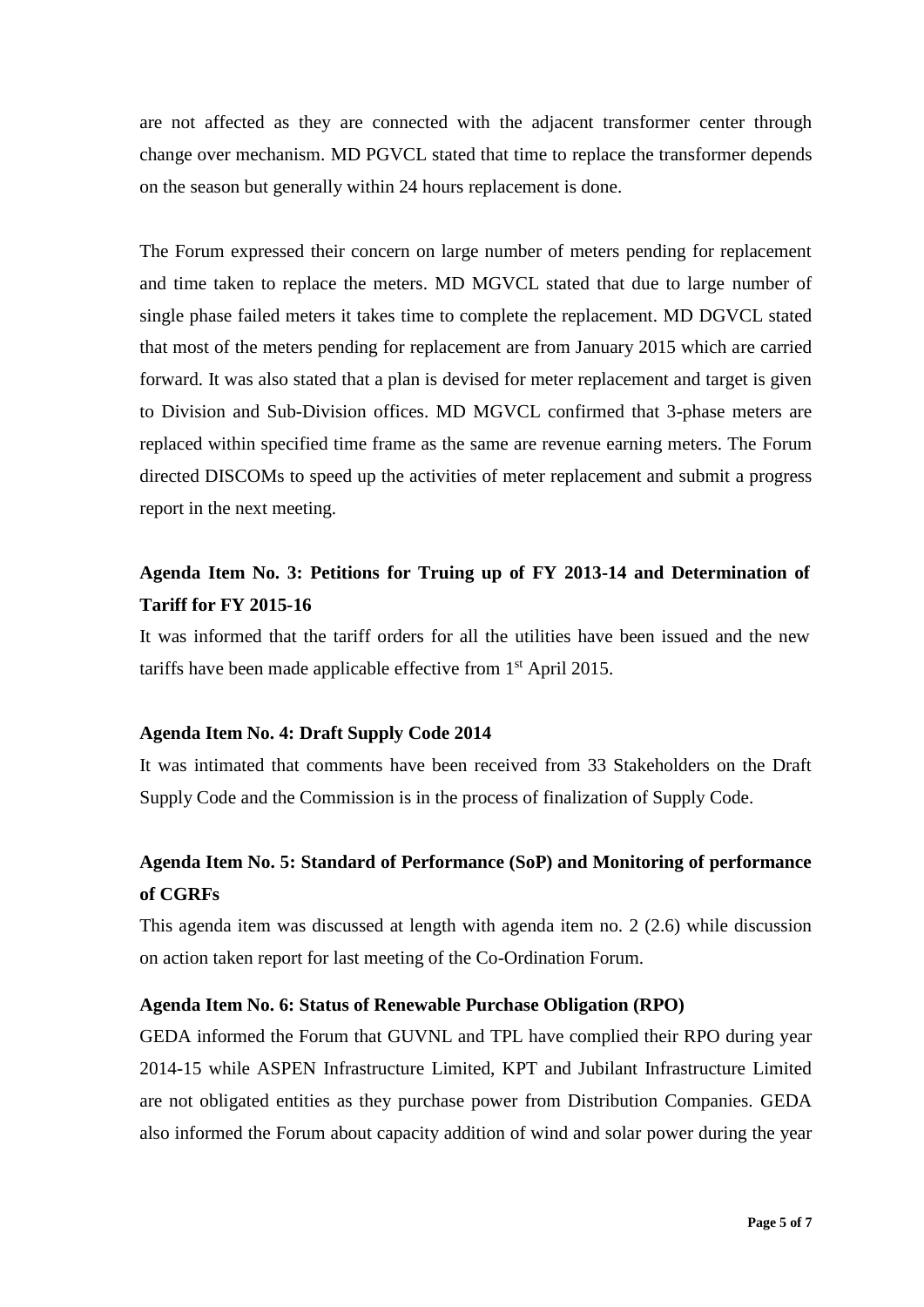and how it compared with other States. GUVNL stated that on an average 200 to 250 MW capacity is added during every year to fulfill the RPO.

#### **Agenda Item No. 7: Status of Transmission Projects.**

MD, GETCO briefed the Forum about Transmission Infrastructure Capacity addition during FY 2014-15 along with capitalization, reduction in equipment failure rate from 2008-09 to 2014-15, reduction in transmission losses from 2002-03 to 2014-15, planning for 2015-16, modernization of SLDC such as WAMS, ADMS, AMR etc. , Steps taken towards Smart Grid.

Copy of the presentation is attached at Annexure - II.

#### **Agenda Item No. 8: Status of RPO.**

During discussion of Agenda Item No. 6 on Status of RPO, Shri S. B. Patil of GEDA informed the Forum about the RPO compliance status of Distribution utilities during 2014-15, wind and solar installed capacity and capacity addition during the year. Copy of the presentation is attached at Annexure - III.

#### **Agenda Item No. 9: Presentation on Power sector Scenario by GUVNL.**

General Manager, GUVNL made a detailed presentation on the power scenario in the State. He mentioned that total capacity as on  $1<sup>st</sup>$  April, 2014 was 18510 MW and during FY 2014-15 702 MW capacity was added. As per the demand growth, installed capacity required by 2016 will be 18730 MW while capacity addition planned for 2016 is 1616 MW, so there will be surplus by 2098 MW by 2016. He also briefed the Forum about the Capacity Addition Plan up to 2016-17. He further briefed about installed Renewable Capacity and fulfillment of RPO obligations during 2014-15.

Copy of the presentation is attached at Annexure - IV.

#### **Agenda Item No. 10: Any other Item with the permission of Chair**

Chairman took up a communication received from Torrent Power Limited regarding introduction of 'E-bill' facility for discussion. TPL stated that it has introduced e-bill facility considering the higher penetration of internet and mobile service. TPL stated that when a consumer opts for e-bill facility, paper bill facility is stopped after 3 billing cycles. TPL confirmed that this e-bill facility is not mandatory and consumers can switch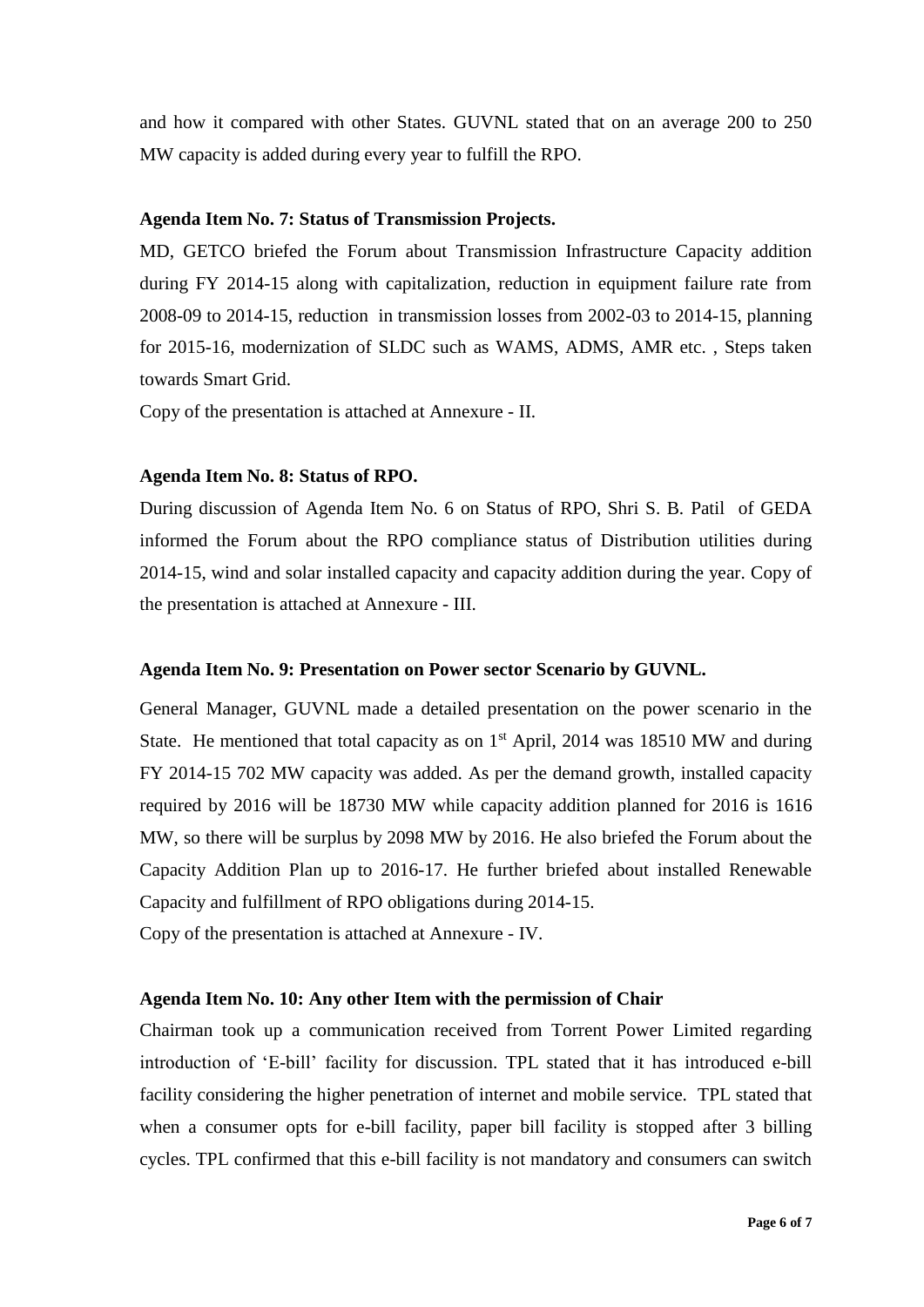over to paper bill facility whenever they want. Moreover, the consumer can download the bill and get it certified from TPL in case there is any legal issue.

The meeting was concluded with a Vote of Thanks to the chair.

**SECRETARY GERC**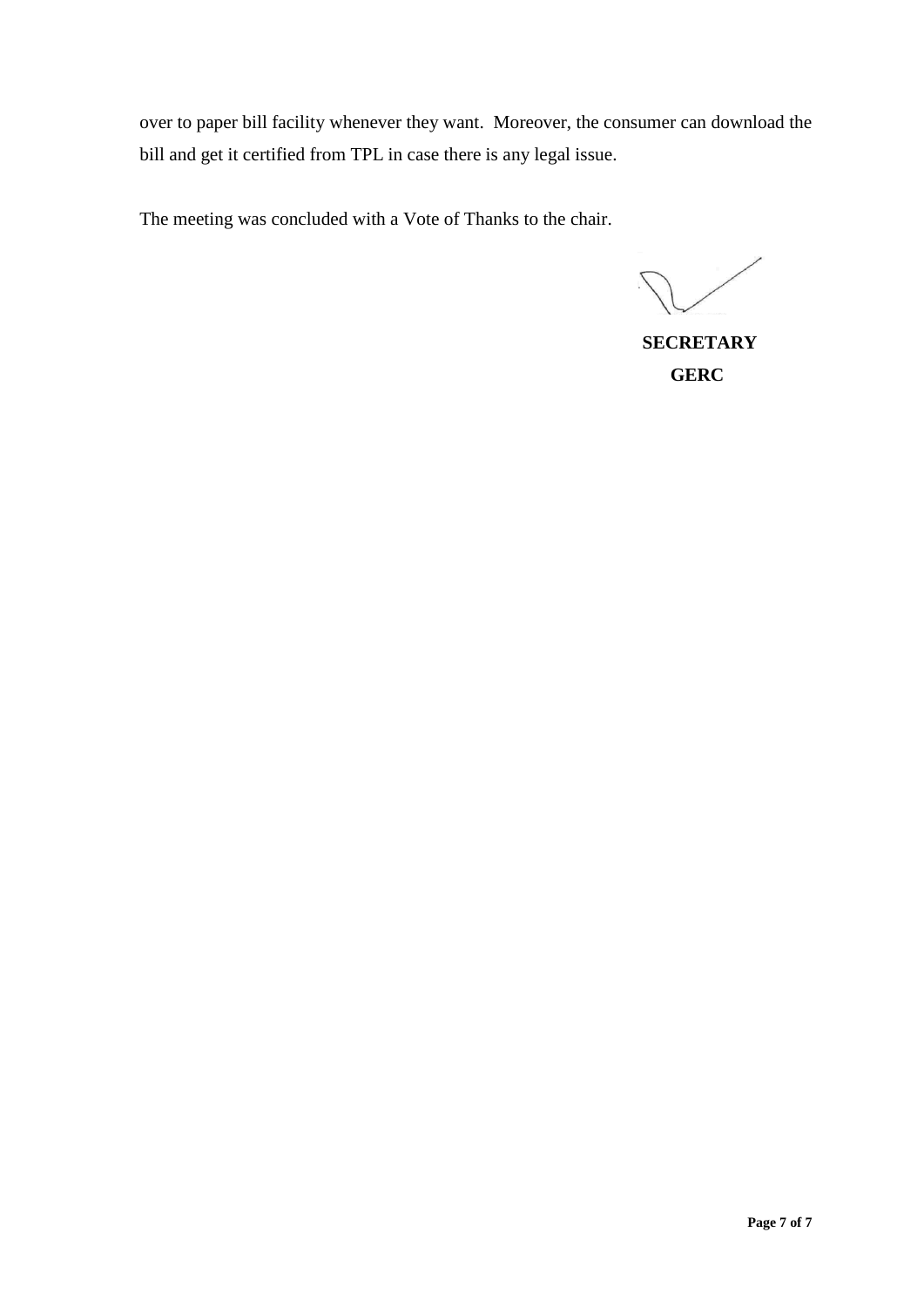## **Annexure 1**

**DT metering report showing feeder category wise status of DT metering as on March 2015**

# **DGVCL**

| Category    | Total      | <b>DTR</b><br>with | DTR meter      | DTRs with    | Pending<br>for |
|-------------|------------|--------------------|----------------|--------------|----------------|
|             | <b>DTR</b> | Meter              | installed      | meters<br>at | metering<br>as |
|             |            | (beginning)        | during<br>the  | the end of   | <sub>on</sub>  |
|             |            | οf<br>the          | month          | the month    | 31/03/2015     |
|             |            | month)             |                |              |                |
| Industrial  | 10188      | 5610               | 16             | 5626         | 4562           |
| <b>GIDC</b> | 5255       | 2114               | $\overline{0}$ | 2114         | 3141           |
| Urban       | 13592      | 11214              | 12             | 11226        | 2366           |
| <b>JGY</b>  | 21766      | 11002              | 37             | 11039        | 10727          |
| AG.         | 44912      | 33826              | 406            | 34232        | 10680          |
| <b>DOM</b>  |            |                    |                |              |                |
| Total       | 95713      | 63766              | 471            | 64237        | 31476          |

## **MGVCL**

| Category    | <b>Total DTR</b> | <b>DTR</b>  |               | with   DTR meter   DTRs with   Pending | for            |
|-------------|------------------|-------------|---------------|----------------------------------------|----------------|
|             |                  | Meter       | installed     | meters<br>at                           | metering<br>as |
|             |                  | (beginning) | during<br>the | the end of                             | on             |
|             |                  | of<br>the   | month         | the month                              | 31/03/2015     |
|             |                  | month)      |               |                                        |                |
| Industrial  | 1652             | 1646        | 6             | 1652                                   |                |
| <b>GIDC</b> | 2064             | 2051        | 13            | 2064                                   | $\theta$       |
| Urban       | 12093            | 11986       | 107           | 12093                                  | $\Omega$       |
| <b>JGY</b>  | 23809            | 21889       | 489           | 22378                                  | 1431           |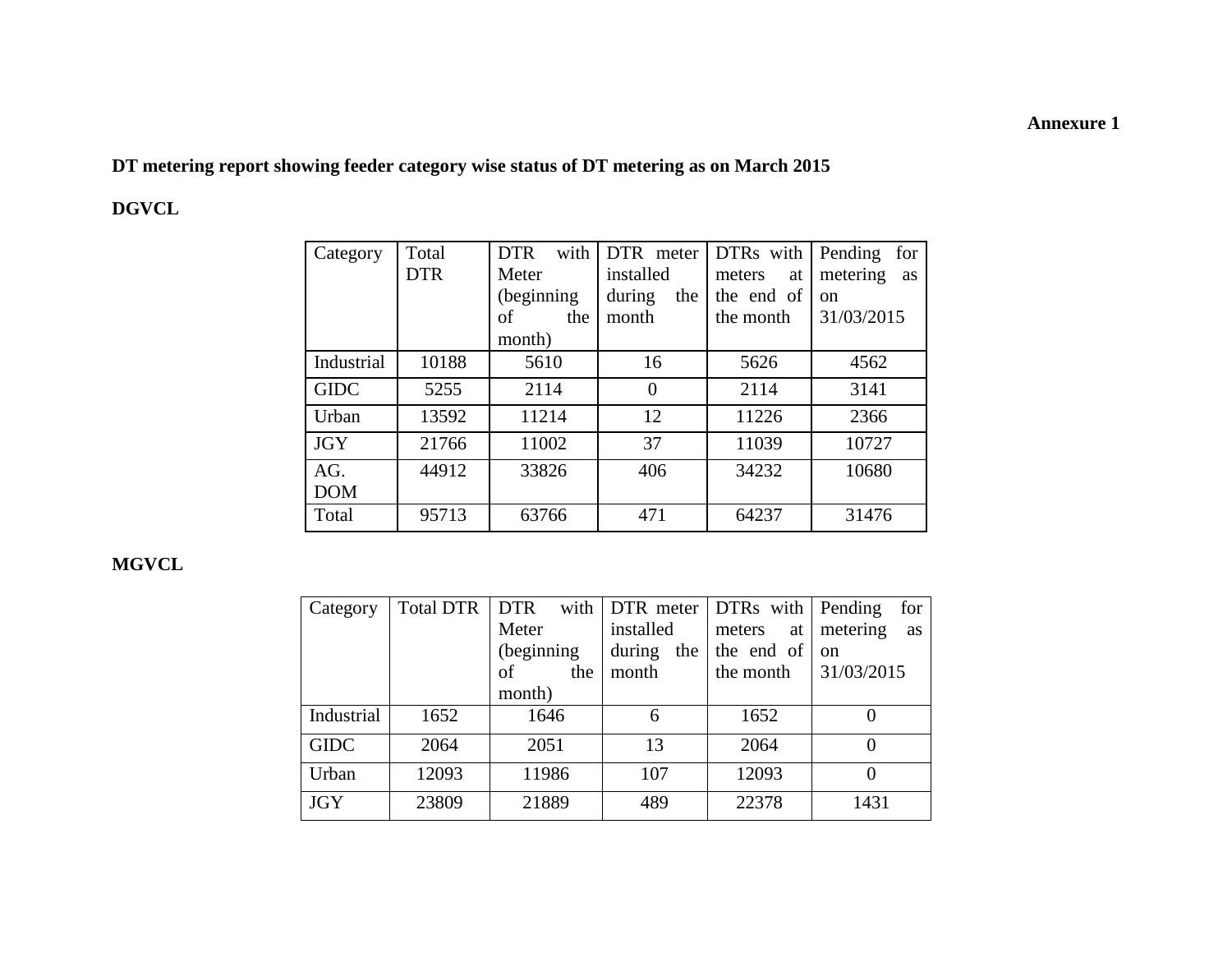| AG.        | 61456  | 60183 | 897  | 61080 | 376  |
|------------|--------|-------|------|-------|------|
| <b>DOM</b> |        |       |      |       |      |
| Total      | 101074 | 97755 | 1512 | 99267 | 1807 |

# **PGVCL**

| Category    | Total      | DT<br>with  | DTR with    | <b>DTR</b> | <b>DTRs</b> | DT<br>with                | Pending for   | for<br>Pending |
|-------------|------------|-------------|-------------|------------|-------------|---------------------------|---------------|----------------|
|             | <b>DTR</b> | sigle       | Meter       | meter      | with        | single                    | metering as   | metering as on |
|             |            | connections | (beginning) | installed  | meters at   | connection                | <sub>on</sub> | 31/03/2015     |
|             |            | (beginning) | of<br>the   | during     | the<br>end  | the<br>at<br><sub>S</sub> | 31/03/2015    | (including DT) |
|             |            | the<br>of   | month)      | the        | of<br>the   | of<br>end                 |               | with<br>single |
|             |            | month)      |             | month      | month       | Month                     |               | meter)         |
|             |            |             |             |            |             |                           |               |                |
| Urban       | 38658      | $\theta$    | 37357       | 185        | 37542       | $\theta$                  | 1116          | 1116           |
| Industrial  | 7637       | $\theta$    | 7546        | 61         | 7607        | $\overline{0}$            | 30            | 30             |
| <b>GIDC</b> | 2537       | $\Omega$    | 2445        | 8          | 2453        | $\theta$                  | 84            | 84             |
| <b>JGY</b>  | 36869      | $\Omega$    | 36329       | 489        | 36818       | $\theta$                  | 51            | 51             |
| AG.         | 401128     | 179619      | 60431       | 4043       | 64474       | 186287                    | 336654        | 150367         |
| <b>DOM</b>  |            |             |             |            |             |                           |               |                |
| Total       | 486829     | 179619      | 144108      | 4786       | 148894      | 186287                    | 337935        | 151648         |

# **UGVCL**

| Category    | Total      | <b>DTR</b>        | with $DTR$ | meter DTRs                           | for<br>with $\vert$ Pending |
|-------------|------------|-------------------|------------|--------------------------------------|-----------------------------|
|             | <b>DTR</b> | Meter             |            | installed during   meters at the end | metering<br>as              |
|             |            | (beginning)<br>of | the month  | of the month                         | <sub>on</sub>               |
|             |            | the month)        |            |                                      | 31/03/2015                  |
|             |            |                   |            |                                      |                             |
| Industrial  | 4899       | 4690              | 70         | 4760                                 | 139                         |
| <b>GIDC</b> | 2184       | 2118              | 37         | 2155                                 | 29                          |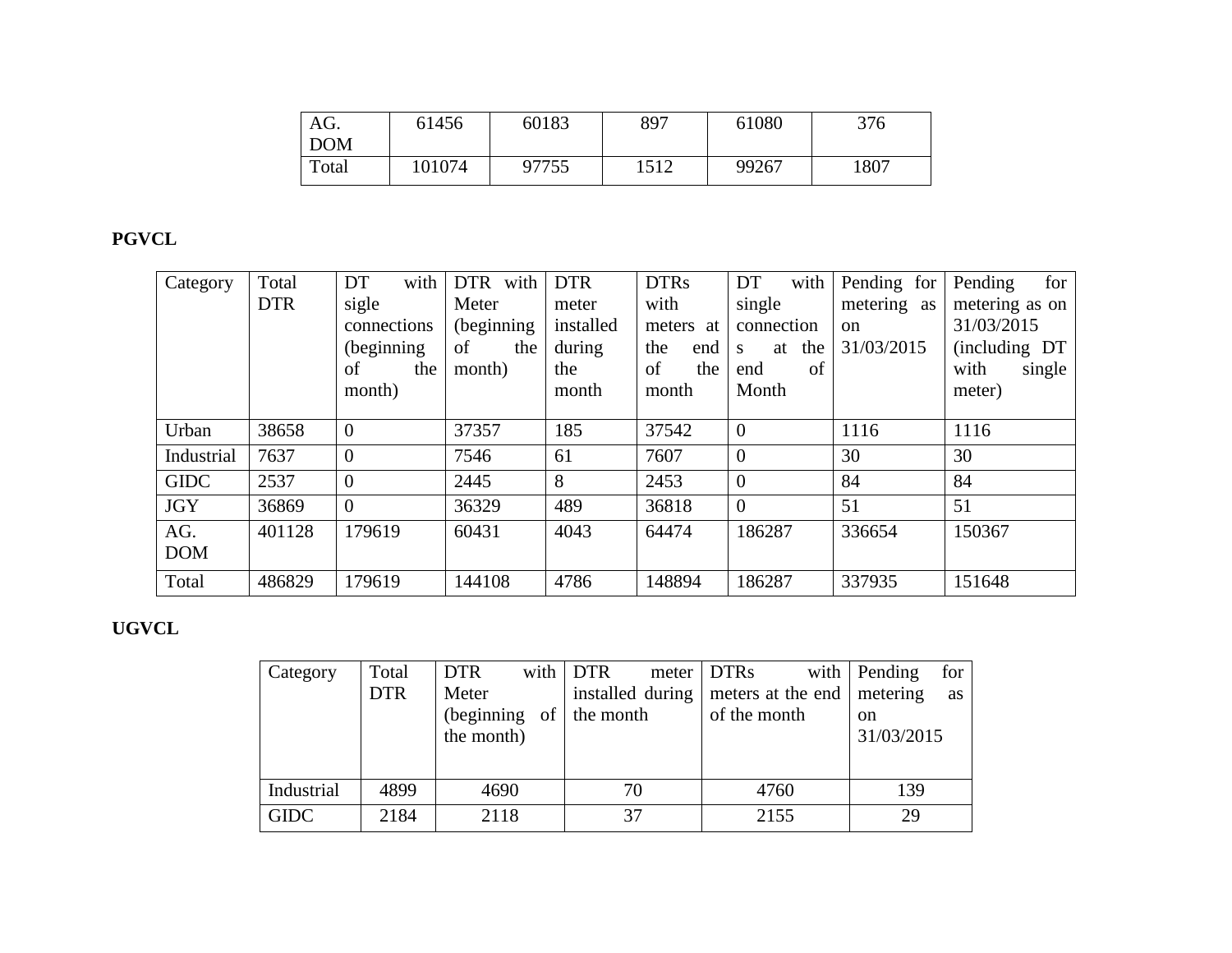| Urban      | 10805  | 10353  |     | 10404  | 401   |
|------------|--------|--------|-----|--------|-------|
| <b>JGY</b> | 22939  | 21133  | 79  | 21212  | 1727  |
| AG. DOM    | 158441 | 108594 | 195 | 108789 | 49652 |
| Total      | 199268 | 146888 | 432 | 147320 | 51948 |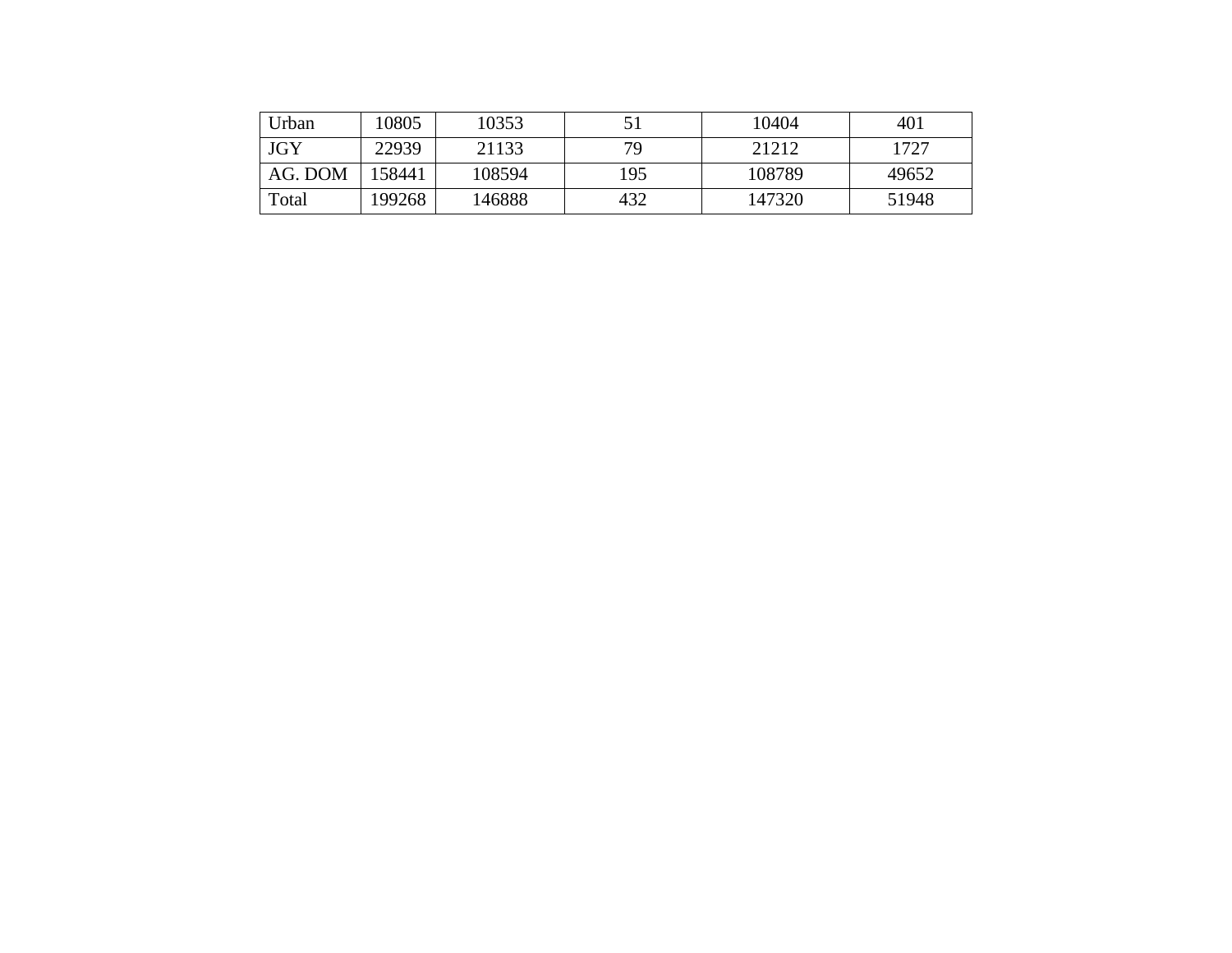

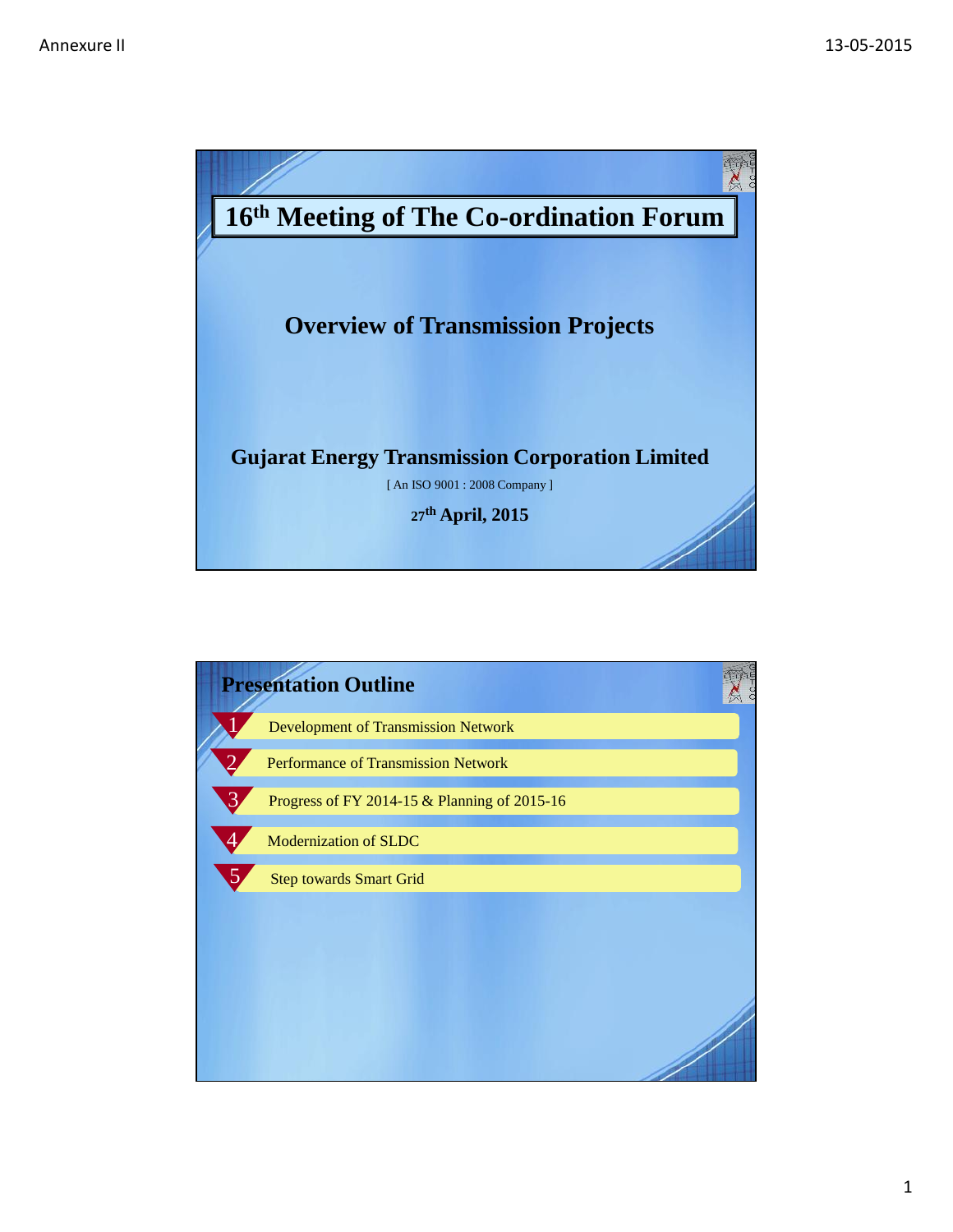

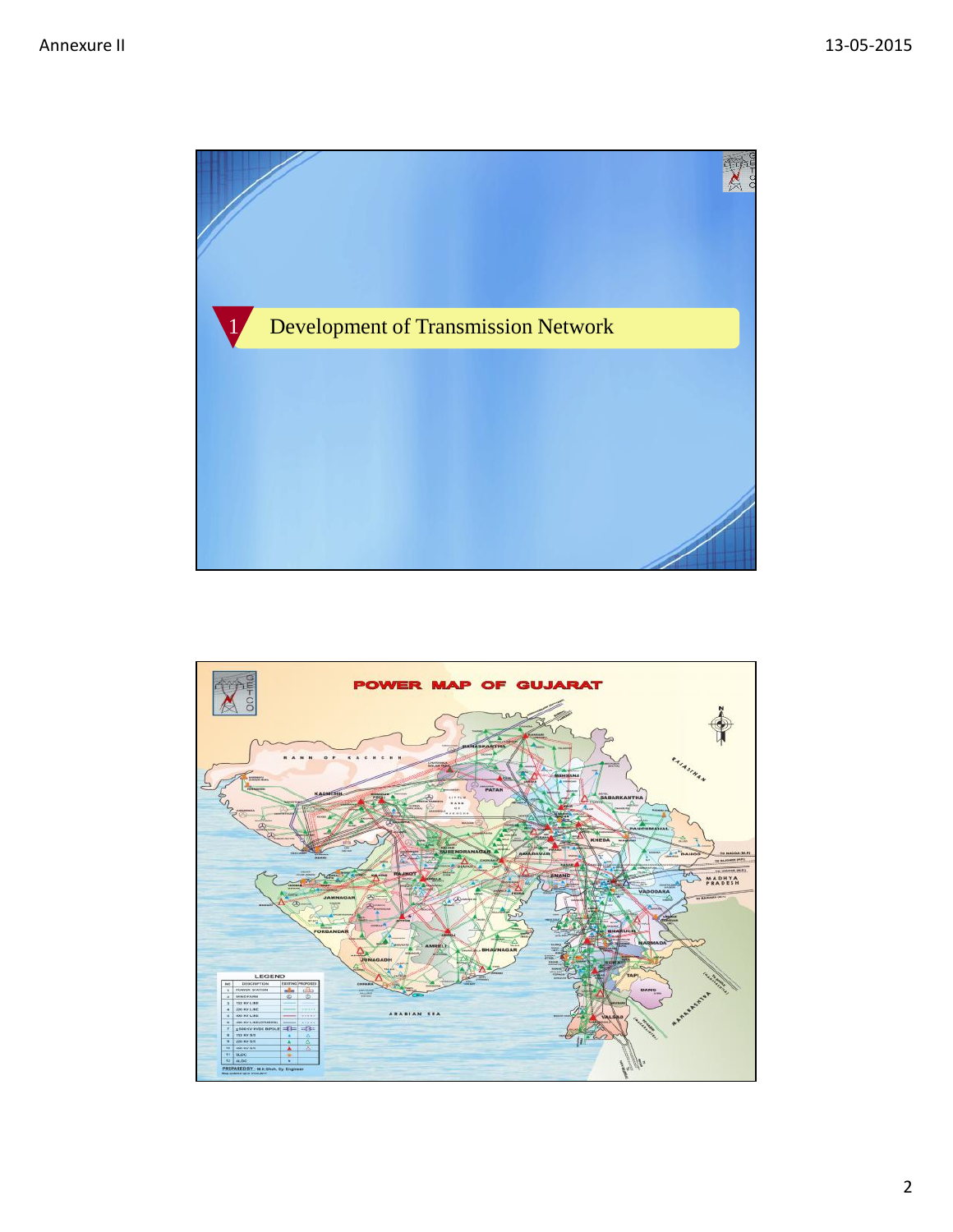

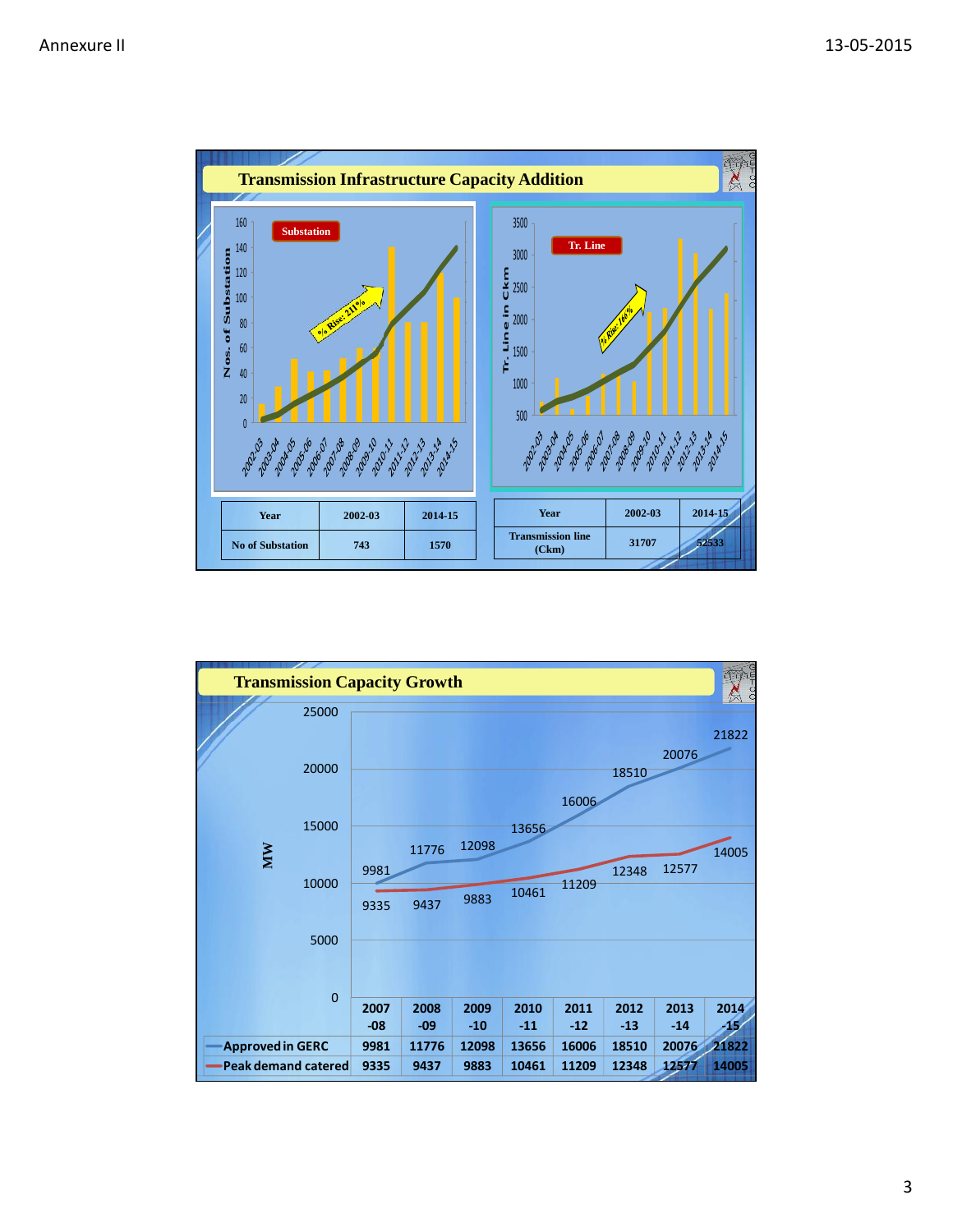

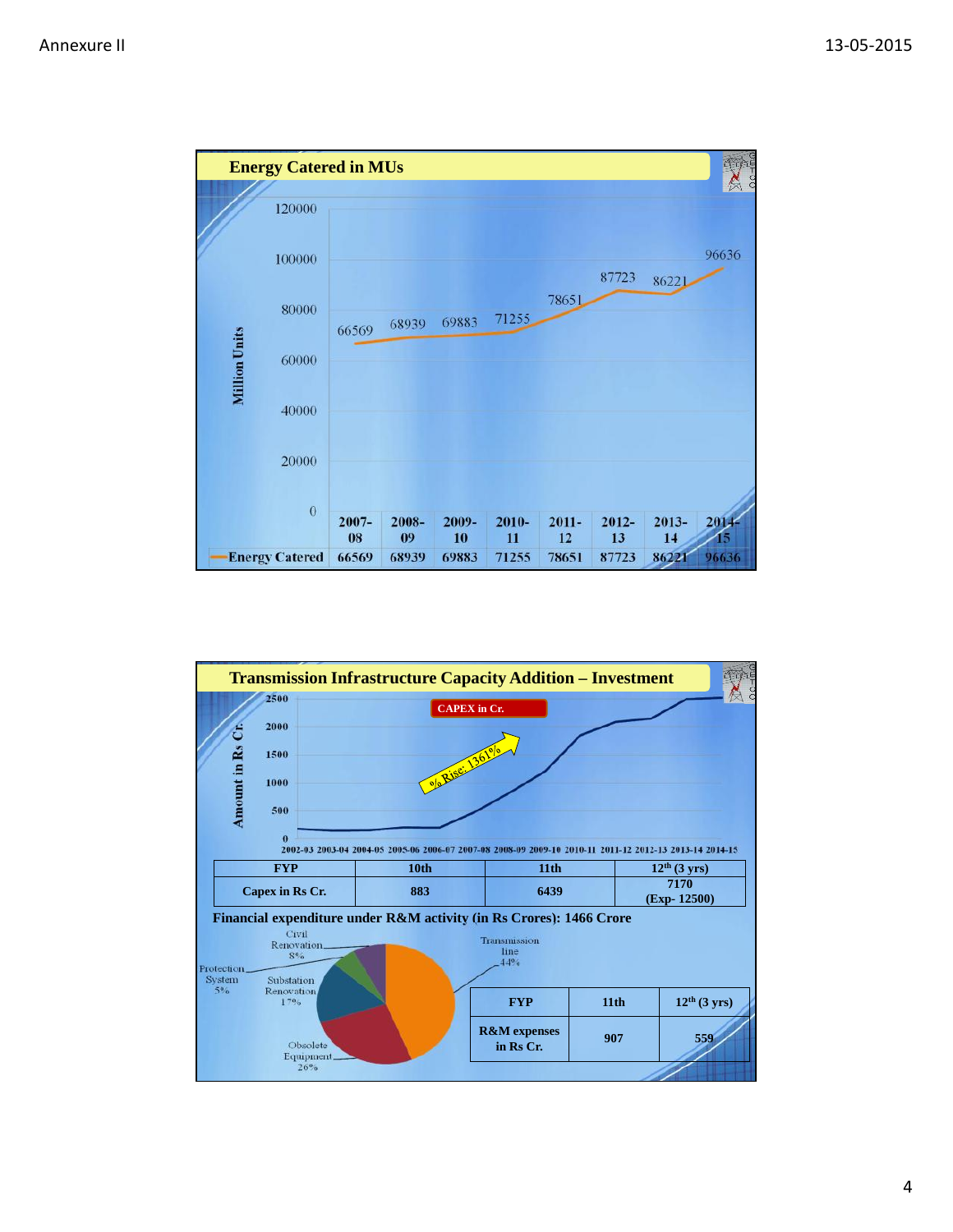

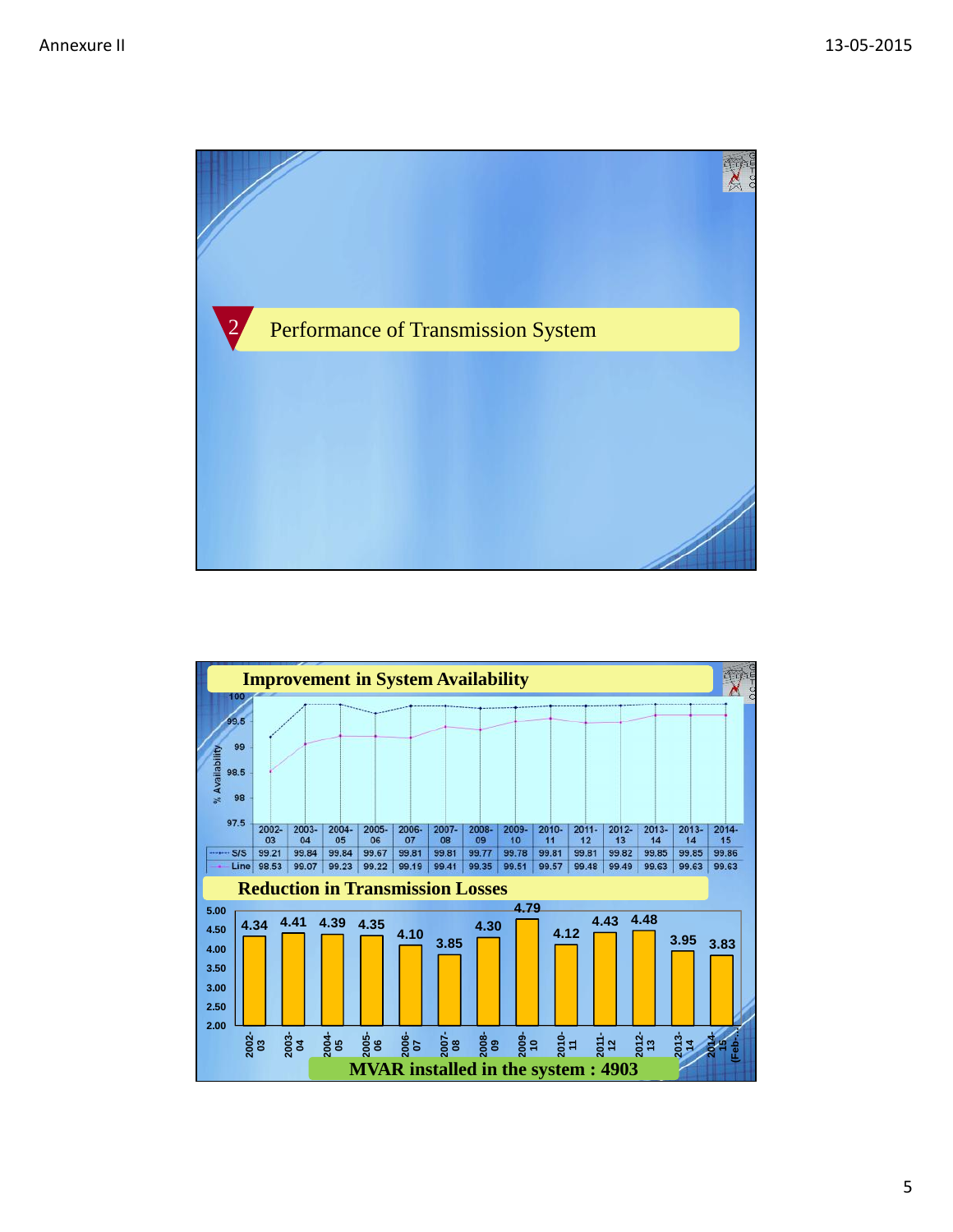

|    | <b>Reduction in Equipment Failure Rate - New Action Taken</b>                                                                  |
|----|--------------------------------------------------------------------------------------------------------------------------------|
| 51 | Failure investigation team formed for root cause analysis and Corrective &<br><b>Preventive action</b>                         |
|    | • / Web based Transmission Asset Management System (TAMS) for monitoring of<br>entire life cycle of equipment and R&M planning |
|    | • Third party diagnostic monitoring of 66 kV class transformer and CTs                                                         |
|    | • To curb failure of CTs - replacement of ITC make CTs of batch 1992 - 96                                                      |
|    | • Replace 132/11 KV transformer with 132/66 KV.                                                                                |
|    | • Addition in Equipment Specification                                                                                          |
|    | • Online Diagnostic like DGA Equipment and Tan delta measurement of<br>bushing                                                 |
|    | • Lightning impulse and temperature rise test as special test on 1 out of lot                                                  |
|    | of 5 units of 66 kV class and acceptance test for EHV class                                                                    |
|    | 600 multiple chopped lightning impulse withstand test - As a type test<br>$\bullet$                                            |
|    | Manufacturing stage wise inspection and proto inspection incorporated                                                          |
|    | Measurement of Tan delta and Capacitance of every CT<br>$\bullet$                                                              |
|    | Tan delta is limited to 0.3% in CT                                                                                             |
|    | Leakage current is limited to 0.5 mA – Acceptance test                                                                         |
|    | Moisture content is limited to 0.5% of total mass in power transformer                                                         |

• SFRA test before dispatch and on receipt in transformer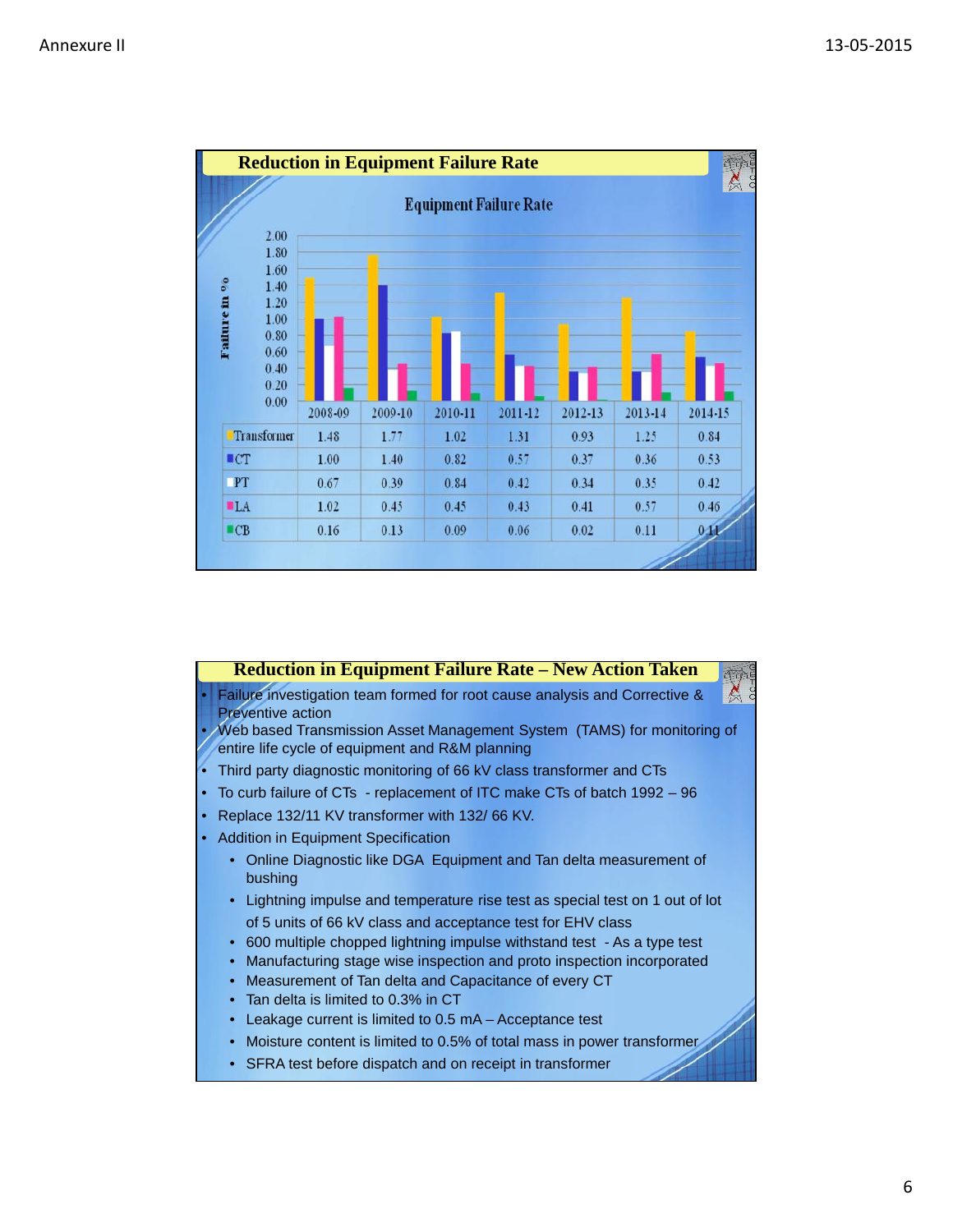

| <b>Voltage Class</b> |  |                    | <b>Substations (Nos)</b> |      | <b>Transmission Lines (Ckm)</b> |                 |  |
|----------------------|--|--------------------|--------------------------|------|---------------------------------|-----------------|--|
|                      |  | <b>Planned</b>     | <b>Achieved</b>          |      | <b>Planned</b>                  | <b>Achieved</b> |  |
| <b>400KV</b>         |  | 1                  | 1                        |      | 432                             | 146             |  |
| <b>220KV</b>         |  | $\overline{5}$     | 6                        |      | 1000                            | 711             |  |
| <b>132KV</b>         |  | $\mathbf{1}$       | 3                        |      | 10                              | 69              |  |
| <b>66KV</b>          |  | 93                 | 90                       |      | 600                             | 1474            |  |
| <b>Total</b>         |  | <b>100</b>         | <b>100</b>               |      | 2042                            | 2400            |  |
|                      |  |                    |                          |      |                                 |                 |  |
|                      |  | <b>Particulars</b> | <b>GERC</b> Commitment   |      | <b>Anticipated</b>              |                 |  |
|                      |  | <b>CAPEX</b>       | 2232                     | 2500 |                                 |                 |  |
| Capitalization       |  | 1607               |                          | 1700 |                                 |                 |  |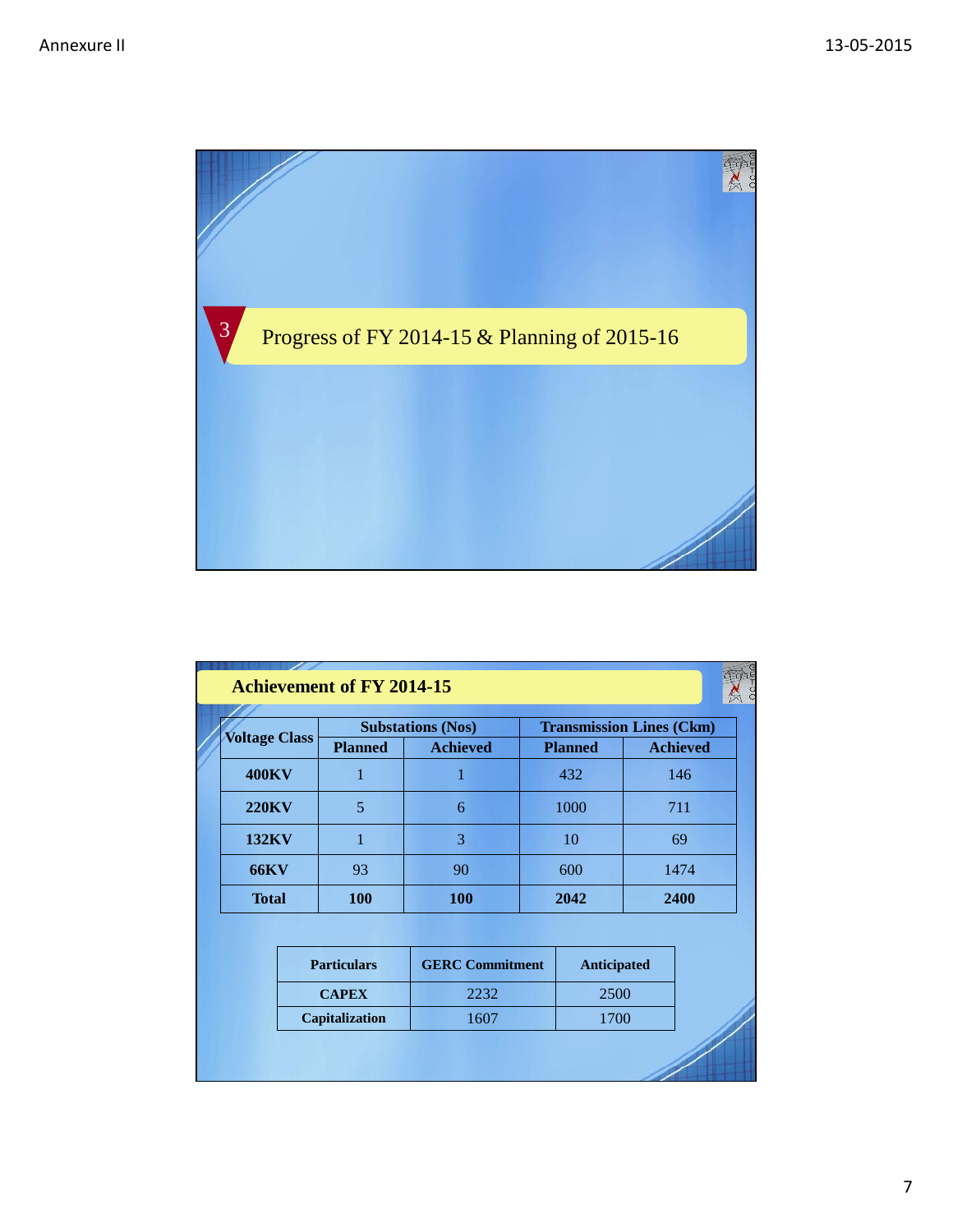

| <b>Voltage Class</b> | <b>Substations (Nos)</b> | <b>Transmission Lines (Ckm)</b> |
|----------------------|--------------------------|---------------------------------|
|                      | <b>Planned</b>           | <b>Planned</b>                  |
| <b>400KV</b>         | $\overline{2}$           | 510                             |
| <b>220KV</b>         | 5                        | 1140                            |
| <b>132KV</b>         | 3                        | 139                             |
| <b>66KV</b>          | 90                       | 550                             |
| <b>Total</b>         | 100                      | 2339                            |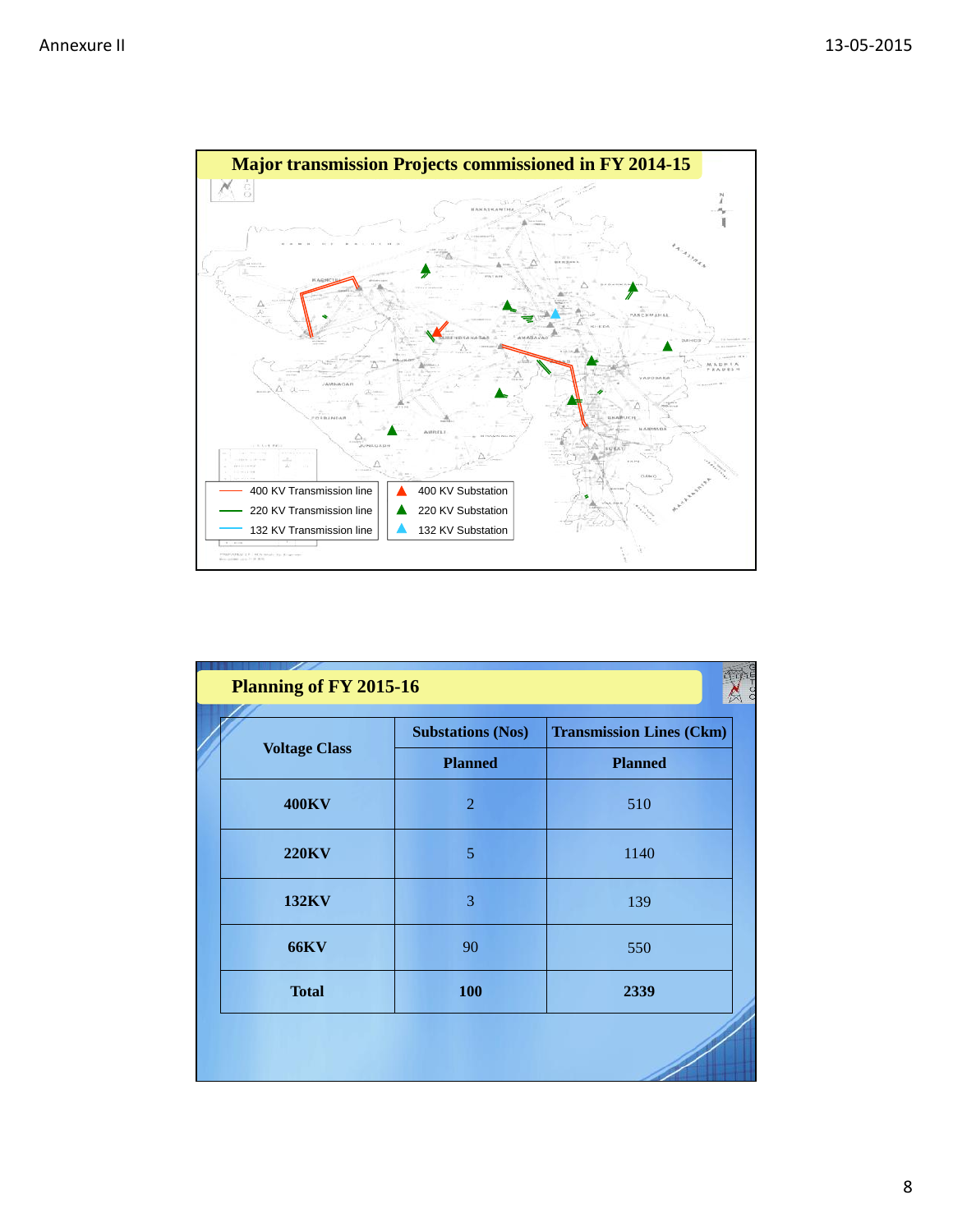

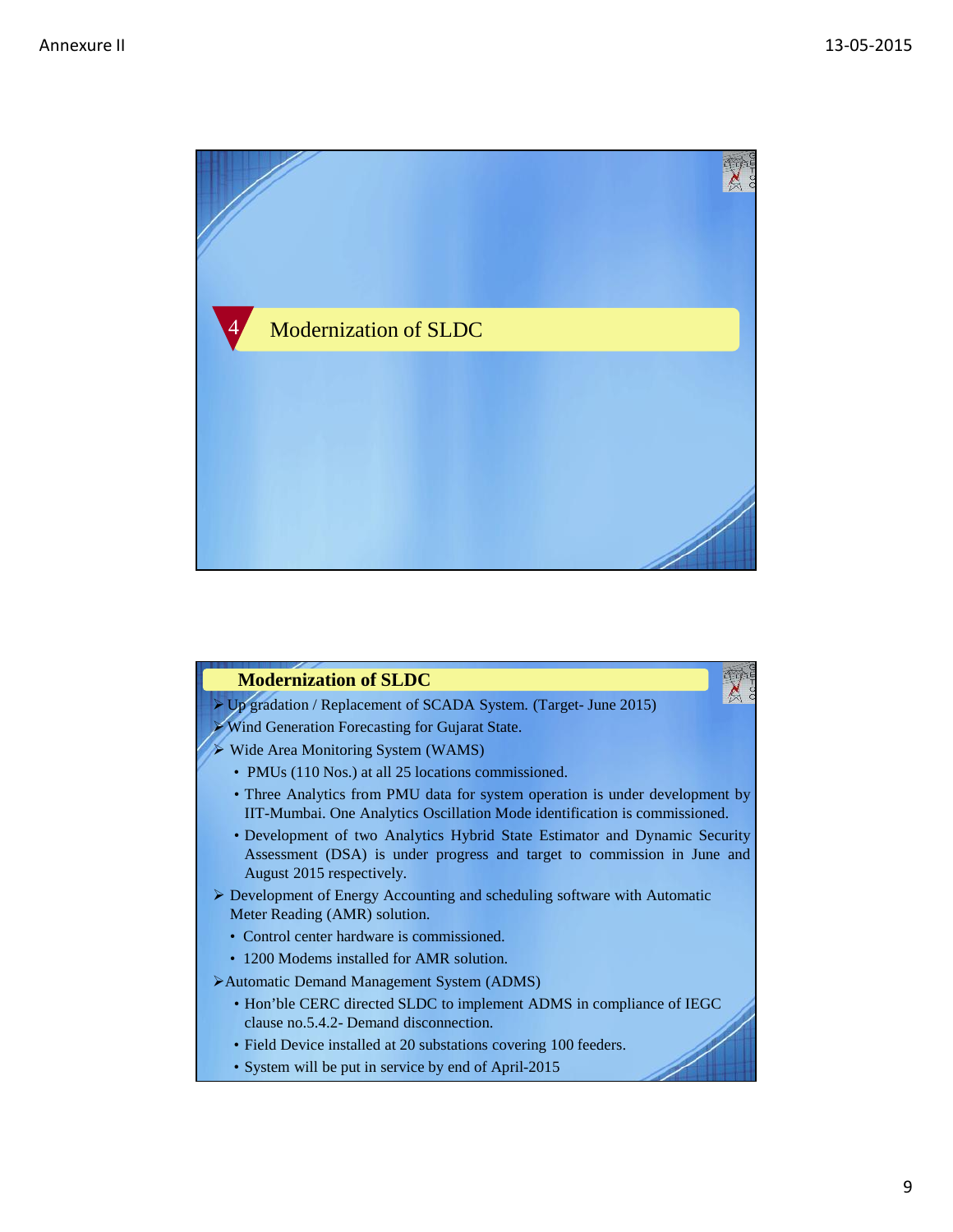

| <b>Technology adoption and Smart Grid</b>                                                |                                                                              |  |  |  |
|------------------------------------------------------------------------------------------|------------------------------------------------------------------------------|--|--|--|
| <b>Technologies adopted</b>                                                              | <b>Purpose</b>                                                               |  |  |  |
| <b>Substation Automation System</b>                                                      | Human interface at limited points - Manpower<br>optimization                 |  |  |  |
| <b>Optical CT and merging units</b>                                                      | A step towards Digital Substation for better<br>reliability and availability |  |  |  |
| <b>OPGW</b> – Replacement of Conventional                                                | To do away with obsolete technology                                          |  |  |  |
| <b>PLCC</b> to FOTE                                                                      | <b>Bigger band width for data transmission</b>                               |  |  |  |
|                                                                                          | Maintenance free and economical on life cycle cost                           |  |  |  |
| <b>GIS and Hybrid switchgear</b>                                                         | <b>basis</b>                                                                 |  |  |  |
| <b>Geographical Information System (GIS)</b>                                             | <b>Asset mapping for network planning</b>                                    |  |  |  |
| <b>Reactive power compensation - 4903 MVAR</b><br>installed                              | <b>Quality power</b>                                                         |  |  |  |
|                                                                                          | <b>Pre-warning analytics</b>                                                 |  |  |  |
| <b>PMU and WAMS – Sponsored R&amp;D project</b>                                          | 1. Oscillation mode identification                                           |  |  |  |
| with IIT, Mumbai                                                                         | 2. Hybrid State Estimator                                                    |  |  |  |
|                                                                                          | 3. Dynamic Security Assessment                                               |  |  |  |
| <b>New Energy Accounting Software for</b><br><b>Deviation Settlement Mechanism (DSM)</b> | <b>Automated Energy Accounting at SLDC</b>                                   |  |  |  |
| <b>High performance conductor in place of</b><br>traditional ACSR conductor              | 50% more capacity with lesser transmission loss                              |  |  |  |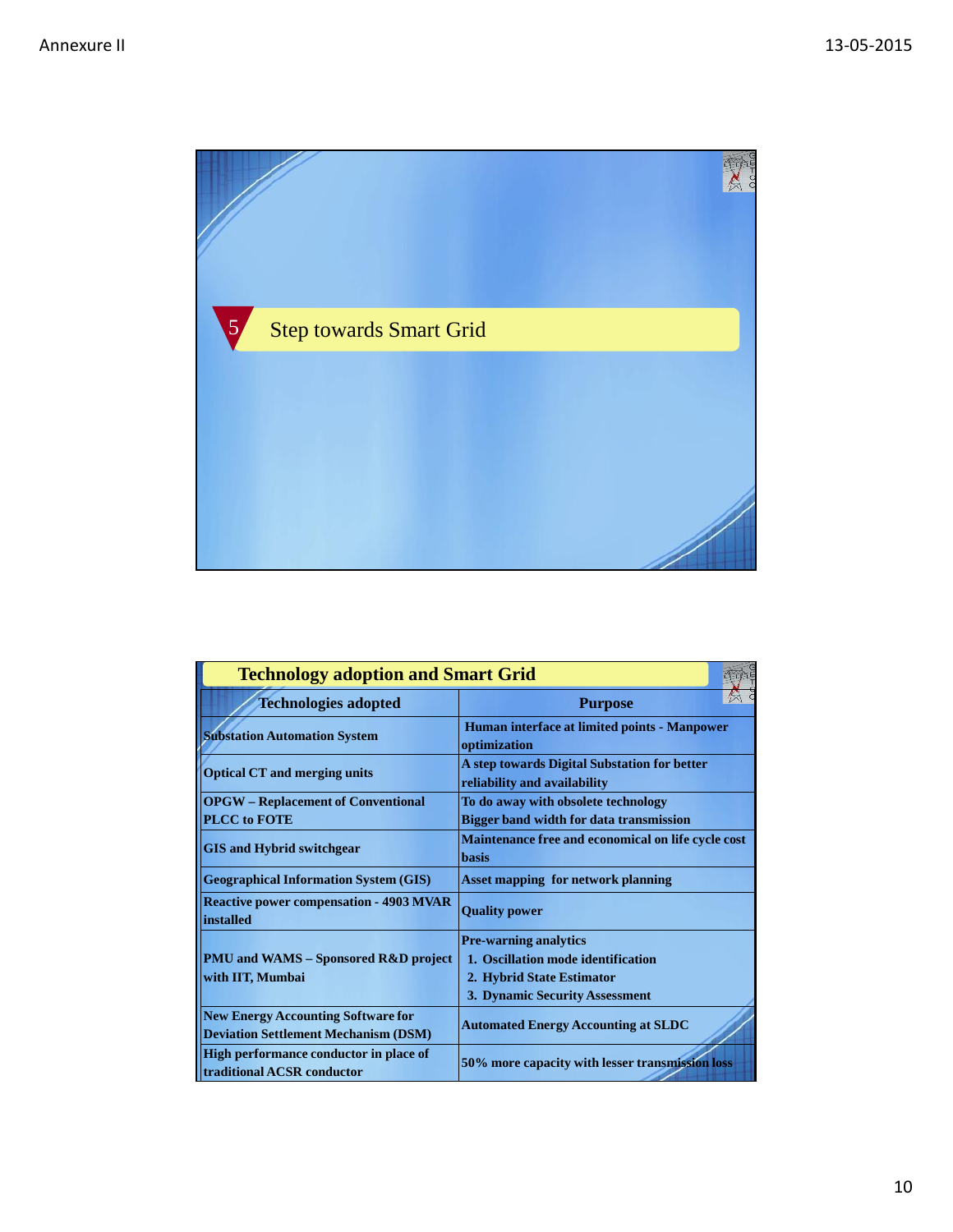

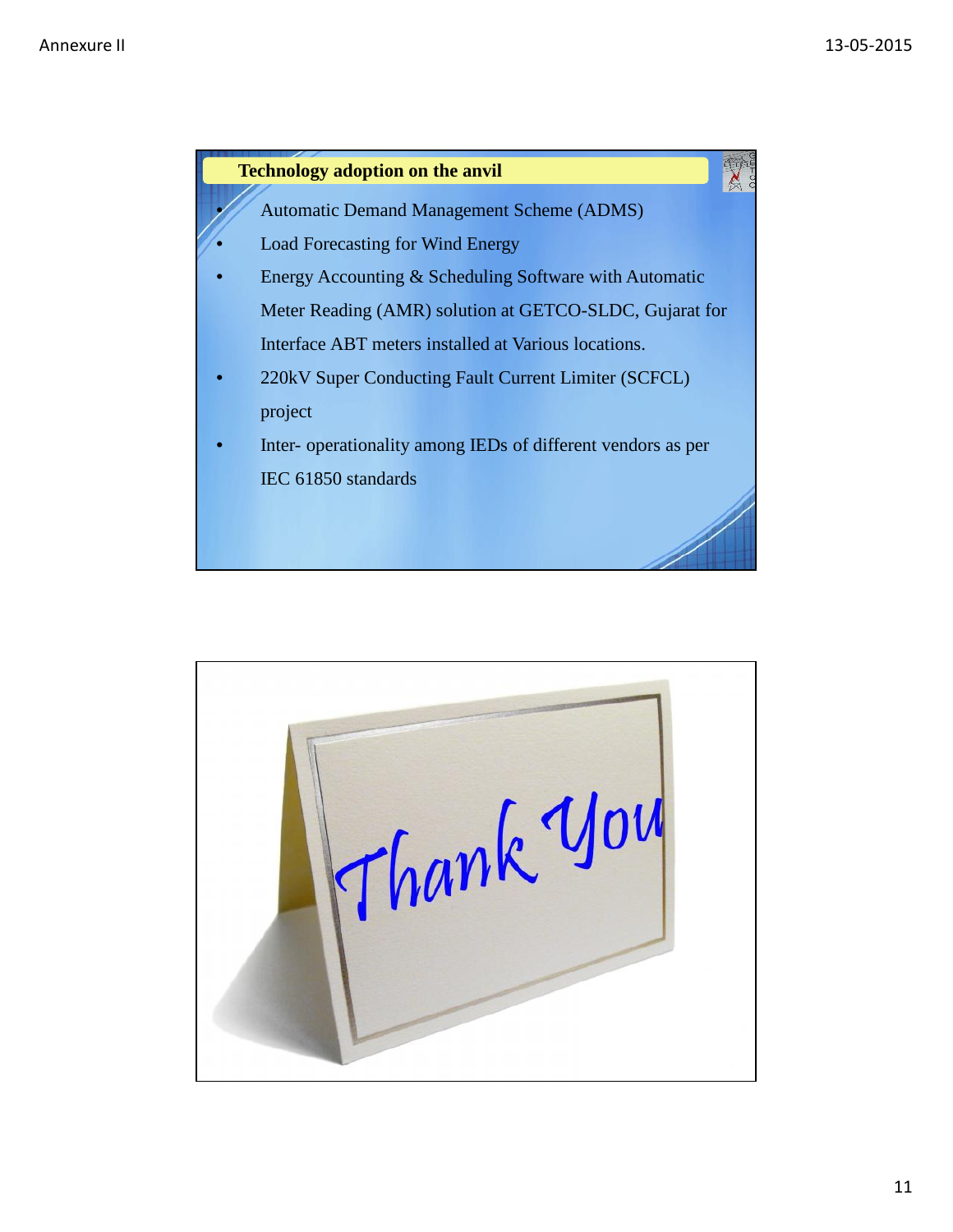|                          | <b>Major transmission lines commissioned in FY 2014-15</b>                                     |             |                      |
|--------------------------|------------------------------------------------------------------------------------------------|-------------|----------------------|
| Sr. No.                  | <b>Name of Transmission Lines</b>                                                              | <b>Ckts</b> | <b>Length in Ckm</b> |
|                          | 400 kV Scheme                                                                                  |             |                      |
|                          | 400 kV Kosamba - Chorania                                                                      | D/C         | 460                  |
| $\overline{\mathcal{L}}$ | LILO of one ckt. of 400kV D/C Mundra-Chorania line at 400kV Halvad                             | D/C         | 3                    |
| 3                        | Termination of 400 kV Mundra-Zerda line no 2 at 400 kV Varsana (under<br>stop gap arrangement) | D/C         | 169                  |
| $\overline{4}$           | Both ckt of 220kV Viramgam-Bhat line LILO at 400kV Sanand S/s                                  | D/C         | 22                   |
| B                        | 220 kV Scheme                                                                                  |             |                      |
| $\mathbf{1}$             | LILO of 220kV Karamsad - Vartej S/C at Dhuvaran CCPP-III with ACSR<br>Zebra conductor          | D/C         | 78                   |
| $\overline{2}$           | LILO of 220kV Gavasad - SLPP line NO.3 at 220kV Karjan S/S                                     | D/C         | 23                   |
| 3                        | 220kV LILO to Suva from one ckt. of Kosamba - Mobha line with ACSR<br>Zebra conductor          | D/C         | 115                  |
| $\overline{4}$           | 220kV Tappar-Nani Khakhar line LILO at Mokha S/s                                               | D/C         | 23                   |
| 5                        | 220kV Morbi-Lalpar line LILO at 220kV Sartanpar S/s                                            | D/C & M/C   | 16                   |
| 6                        | 220kV LILO to Atul from Navsari-Bhilad line                                                    | D/C         | 9                    |
| $\overline{7}$           | 220kV Botad-Vartej line LILO at Vallabhipur S/s.                                               | D/C         | $\overline{2}$       |
| 8                        | LILO of both ckt. of 220kv d/c Kadana -Dhansura line at 220kv Modasa<br>s/s on $m/c$ towers    | D/C         | 22                   |
| 9                        | 220 kV D/C Shivlakha - Deodar line LILO at PS-2 line with ACSR Zebra<br>conductor              | D/C         | 56                   |
| 10                       | LILO of 220kV Asoj-Karamsad line at 220kV Mogar S/s                                            | D/C & M/C   | 15                   |
| 11                       | LILO of 220kV Dhanki-Viramgam Line at 220kV Dhanki (GWIL) S/s                                  | D/C         |                      |

|                             | <b>Major Substations commissioned in FY 2014-15</b> |                              |                |
|-----------------------------|-----------------------------------------------------|------------------------------|----------------|
| S. No.                      | <b>Name of Sub-Station</b>                          | <b>Voltage Ratio (kV/kV)</b> | Capacity (MVA) |
|                             | 400 kV Halvad                                       | 400/220                      | 2x315          |
|                             |                                                     | 220/66                       | 2x100          |
| $\overline{2}$              | 220KV Mogar (Asodar)                                | 220/66                       | 2x160          |
| 3                           | 220KV Faredi (Modasa)                               | 220/66                       | $1x100+1x160$  |
| $\overline{4}$              | 220KV Suva (Near Dahej)                             | 220/66                       | 2x100          |
| 5                           | 220KV Nani Hamipur<br>$(PS-2)$                      | 220/11                       | 2x25           |
| 6                           | 220KV Vallabhipur                                   | 220/66                       | 1x100          |
| 7                           | 220KV Dhanki-2                                      | 220/66                       | 2x50           |
| 8                           | 132KV Chandkheda                                    | 132/66                       | 2x50           |
| 9                           | 132KV Bhaynath                                      | 132/11                       | 1x25           |
| 10                          | 132KV Zoz                                           | 132/66                       | 1x50           |
|                             | <b>Augmentation in FY 2014-15</b>                   |                              |                |
| Sr. No.                     | <b>Name of Substation</b>                           |                              | <b>MVA</b>     |
| 1                           | 132 & Above kV                                      |                              | 2287           |
| $\mathcal{D}_{\mathcal{L}}$ | 66kV                                                |                              | 2880           |
|                             | Total                                               |                              | 5167           |
|                             |                                                     |                              |                |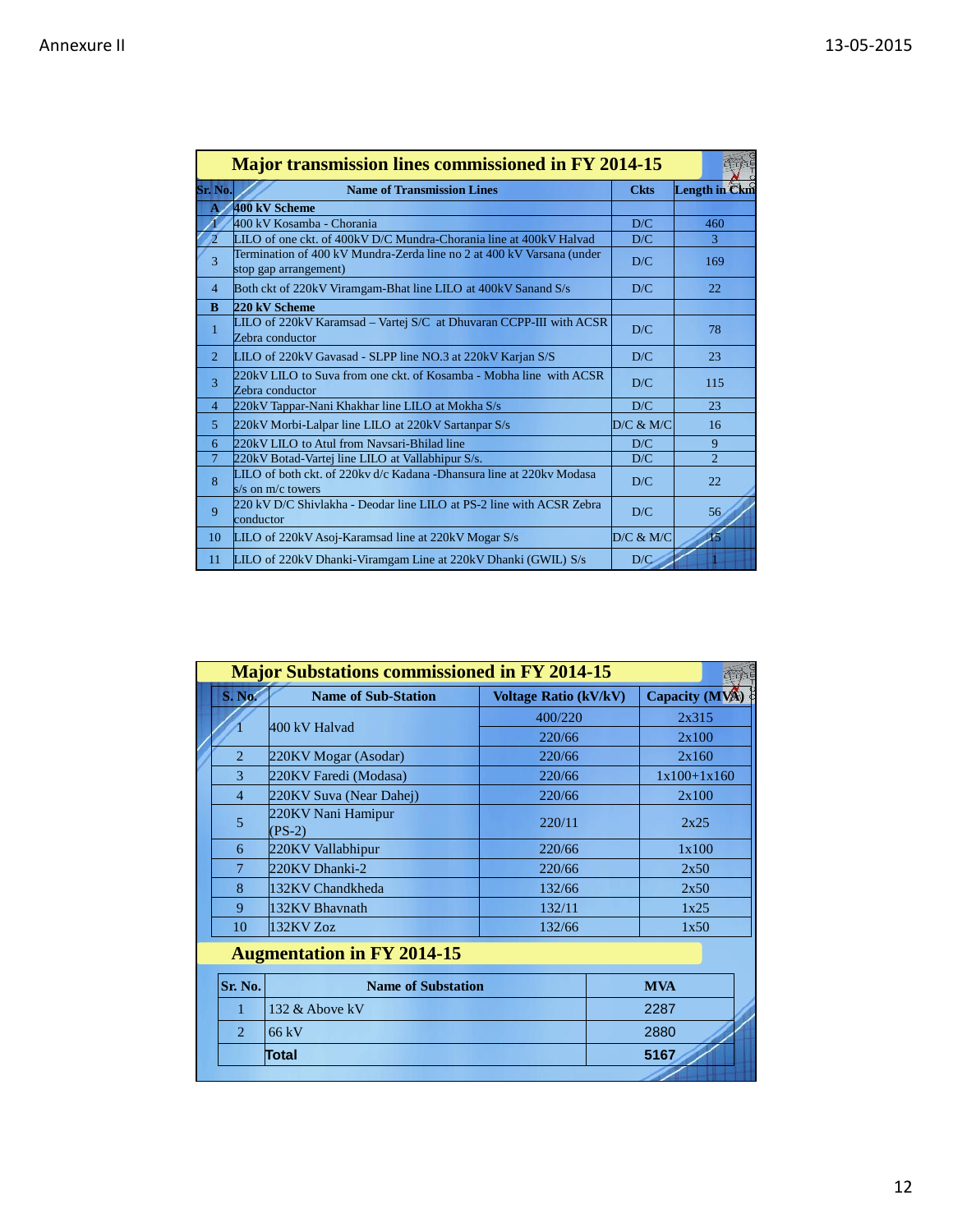|                | <b>Ongoing System Strengthening Lines</b>                                                                           |                 |               |
|----------------|---------------------------------------------------------------------------------------------------------------------|-----------------|---------------|
| <b>SR</b>      | <b>NAME OF LINE &amp;</b><br>(Type of Conductor)                                                                    | Length<br>(CKM) | <b>Target</b> |
|                | <b>400kV SCHEME</b>                                                                                                 |                 |               |
|                | 400kV D/C Mundra - Zerda Line No.2 with ACSR Twin Moose<br>Conductor                                                | 664.00          | Apr- $16$     |
| $\overline{2}$ | 400kV D/C Vadinar (Essar)-Amreli with ACSR Twin Moose<br>Conductor                                                  | 356.01          | Mar- $16$     |
| 3              | 400kV D/C Mundra - Zerda Line No.1 with ACSR Twin Moose<br>Conductor                                                | 664.00          | $Mar-18$      |
| $\overline{4}$ | 400kV D/C Amreli - Kasor line with ACSR Quad Moose<br>Conductor                                                     | 470.55          | $Dec-16$      |
| 5              | 400kV D/C Vadavi - Halvad Line with ACSR Twin Moose<br>conductor                                                    | 290.82          | $Sep-16$      |
| 6              | 400kV D/C Varsana - Halvad Line with ACSR Twin Moose<br>conductor                                                   | 237.19          | $Dec-16$      |
| 7              | 400 kV D/C Charanka - Veloda (Sankhari) line with ACSR Twin<br>Moose conductor                                      | 199.24          | $Mar-16$      |
| 8              | LILO of one ckt. of 400kV D/C Vadavi-Zerda line at Veloda<br>(Sankhari) S/s                                         | 29.30           | Mar- $16$     |
| 9              | LILO of one ckt. of 400kV D/C Kosamba-Chorania line at<br>400kV Sanand-II GIDC S/s                                  | 90.00           | $Mar-17$      |
| 10             | Interconnection of One circuit of 400kV D/C Jhanor-Navsari line<br>with One circuit of 400kV D/C Ukai-Kosamba line. | 3.00            | $Mar-16$      |

|                | <b>Ongoing System Strengthening Lines</b>                                                                           |                 |               |
|----------------|---------------------------------------------------------------------------------------------------------------------|-----------------|---------------|
| SR.<br>VО.     | <b>NAME OF LINE &amp;</b><br>(Type of Conductor)                                                                    | Length<br>(CKM) | <b>Target</b> |
| A              | <b>400kV SCHEME</b>                                                                                                 |                 |               |
| 11             | LILO of 400kV D/C Vadinar-Hadala Line No.1 at 400kV Kalawad                                                         | 7.76            | Apr- $16$     |
| 12             | LILO of 400kV D/C Vadinar-Hadala Line No.2 at 400kV Kalawad                                                         | 7.63            | Apr- $16$     |
| $\bf{R}$       | <b>220kV SCHEME</b>                                                                                                 |                 |               |
| 1              | 220kV D/C GSEG(Hazira) - Mota line with AL-59 Conductor                                                             | 111.06          | $Mar-16$      |
| $\overline{2}$ | 220kV D/C GPPC - Dhokadaya line with ACSR Zebra conductor                                                           | 94.44           | $Jun-15$      |
| 3              | 220kV D/C Sikka - Moti Paneli line with AL-59 conductor                                                             | 156.00          | $May-15$      |
| $\overline{4}$ | 220kV D/C Gavasad - Salejada line with AL-59 conductor                                                              | 194.00          | $May-16$      |
| 5              | 220kV D/C BECL - Botad line with ACSR Zebra conductor                                                               | 190.00          | $Jun-16$      |
| 6              | 220kV D/C Halvad - Sadla line with AL-59 conductor                                                                  | 76.00           | $Jun-15$      |
| $\overline{7}$ | 220kV D/C Bhatiya - Kalawad line with AL-59 conductor                                                               | 238.00          | $Jun-16$      |
| 8              | 220kV D/C Kalawad - Kangasiyali line with AL-59 conductor                                                           | 111.88          | $Dec-15$      |
| 9              | LILO of 220kV Kasor – Botad S/C at Dhuvaran CCPP-III with<br><b>ACSR</b> Zebra conductor                            | 82.00           | $Jun-15$      |
| 10             | 220kV D/C Varsana - Jamanwada line with AL-59 conductor                                                             | 347.78          | $Jun-15$      |
| 11             | 220kV Jamnagar - Jetpur Line No.2 LILO at Sikka with ACSR Zebra<br>conductor                                        | 120.00          | $Nov-15$      |
| 12             | Termination of one D/C line of 220kV Achhaliya-Jambuva line at<br>Vyankatpura (Jarod) S/S with ACSR Zebra conductor | 68.39           | $Mar-16$      |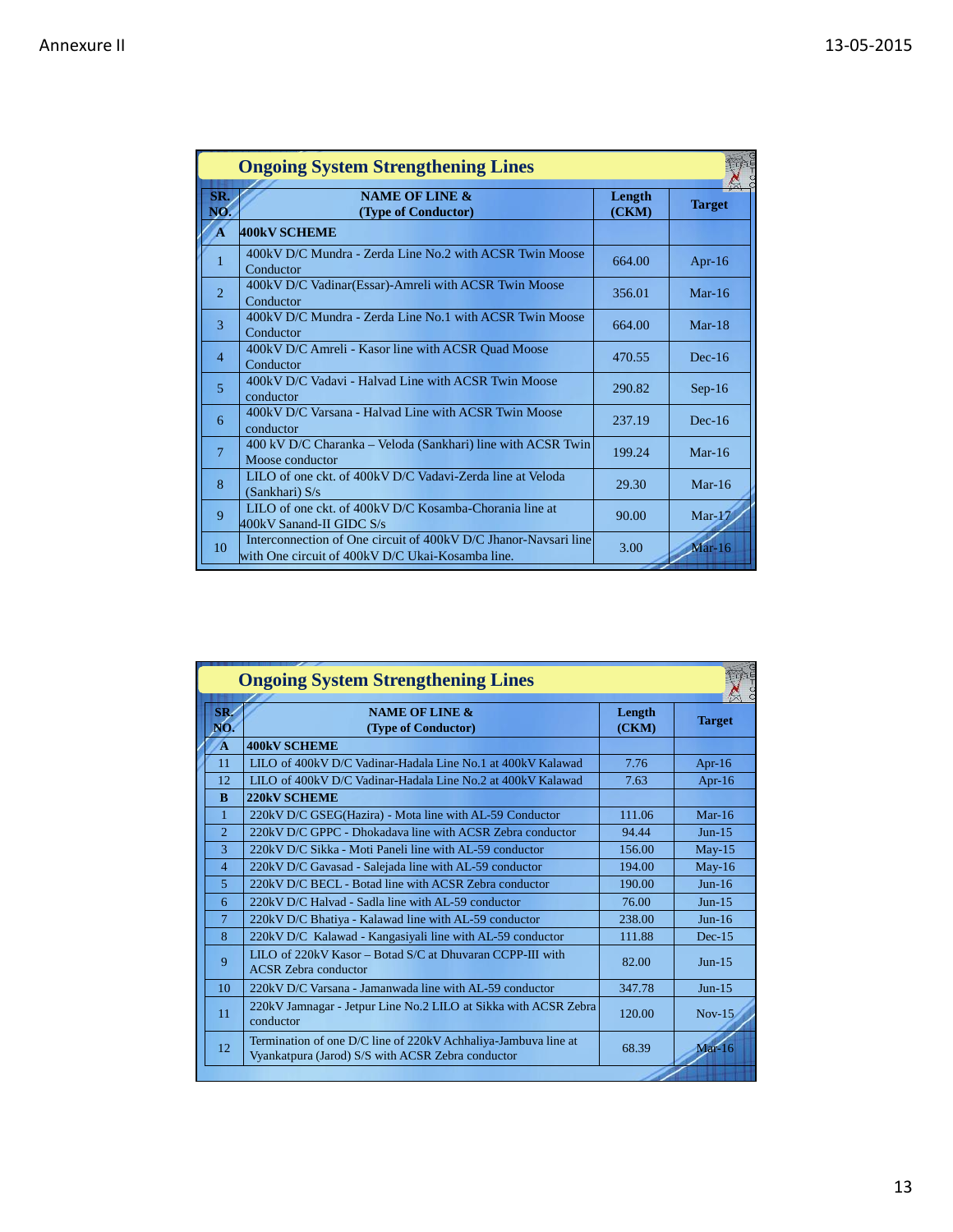|                    | <b>Ongoing System Strengthening Lines</b>                                                  |                                       |               |
|--------------------|--------------------------------------------------------------------------------------------|---------------------------------------|---------------|
| SR/<br>NO.         | <b>NAME OF LINE &amp;</b><br>(Type of Conductor)                                           | Length<br>(CKM)                       | <b>Target</b> |
| $\mathbf{\hat{B}}$ | <b>220kV SCHEME</b>                                                                        |                                       |               |
| 13                 | 220 kV D/C Charanka – Jangral line with AL-59 conductor (From<br>AP-13 to Jangral)         | 190.96                                | $Jun-15$      |
| 14                 | 220 kV D/C SSNNL PS-1 – PS-2 line with ACSR Zebra conductor                                | 21.96                                 | 15.04.15      |
| 15                 | 220kV D/C Visavadar - Timbdi line with AL-59 conductor                                     | 185.04                                | $May-16$      |
| 16                 | 220kV D/C Amreli - Sukhpar line with AL-59 conductor                                       | 79.60                                 | $Oct-15$      |
| 17                 | 220kV Vadavi-Chhatral line LILO at 220kV Santej S/s (Work for<br>Initial part from Santej) | 7.40                                  | $Dec-15$      |
| 18                 | 220kV Vadavi-Chhatral line LILO at 220kV Santej S/s                                        | 43.26                                 | Mar- $16$     |
| 19                 | 220kV D/C Vadavi-Sanand DFCC line                                                          | 61.08                                 | $May-16$      |
| 20                 | 220kV D/C Botad-Chorania line                                                              | 103.24                                | $Dec-16$      |
| 21                 | 220kV D/C Jamnagar-Hadala line                                                             | 139.14                                | $Jun-16$      |
| 22                 | 220kV Amreli-Dhasa line LILO at 220kV Botad S/s                                            | 99.88                                 | $Jun-16$      |
| 23                 | LILO of 220kV Sankhari-Jangral line at Veloda (Sankhari) S/s                               | $4x11.323 +$<br>$2x3.297 =$<br>51.886 | $Sep-15$      |
| 24                 | 220kV D/C Kasor-Herang (DFCC) line                                                         | 36.80                                 | $May-15$      |
| 25                 | 220kV D/C Visavadar-Amreli line.                                                           | 132.06                                | $May-16$      |
| 26                 | LILO of 220kV Nyara-Kangasiyali line at 400kV Hadala S/s.                                  | 33.12                                 | $Jun-15$      |
| 27                 | 220kV D/C Kheralu-Dharewada (DFCC) line                                                    | 53.36                                 | $Dec-15$      |
| 28                 | LILO of 220kV Karamsad-Ranasan line at 220kV Barejadi S/s.                                 | 15.58                                 | $Oct-15$      |

|              | <b>Ongoing System Strengthening Lines</b>                         |                                   |               |
|--------------|-------------------------------------------------------------------|-----------------------------------|---------------|
| SR.          | <b>NAME OF LINE &amp;</b><br>(Type of Conductor)                  | Length<br>(CKM)                   | <b>Target</b> |
| <sup>B</sup> | <b>220kV SCHEME</b>                                               |                                   |               |
| 29           | 220kV D/C Botad-Parabadi (Ajmer) line                             | 64.000                            | $Mar-16$      |
| 30           | 220kV D/C Soja-Jorang (DFCC) line                                 | 43.420                            | $Jun-16$      |
| 31           | 220kV D/C Mitha-Becharji line                                     | 58.000                            | $Jun-16$      |
| 32           | 220kV Chharodi-Ford line                                          | 4x8.5<br>$+2x2.201$<br>$= 38.402$ | $Dec-15$      |
| 33           | 220kV D/C Palanpur-Amrigadh DFCC Line                             | 80.000                            | $Dec-16$      |
| 34           | 220kV D/C Gavasad-Bhayali DFCC Line                               | 46.420                            | $Jun-16$      |
| 35           | 220kV LILO to Jhanor S/s from 220kV Haldarwa-Zaghadia<br>Line     | 14.000                            | Mar- $16$     |
| 36           | LILO of one ckt. of 220kV Jamanwada-Varsana line at<br>Ukheda S/s | 10.244                            | $Jun-15$      |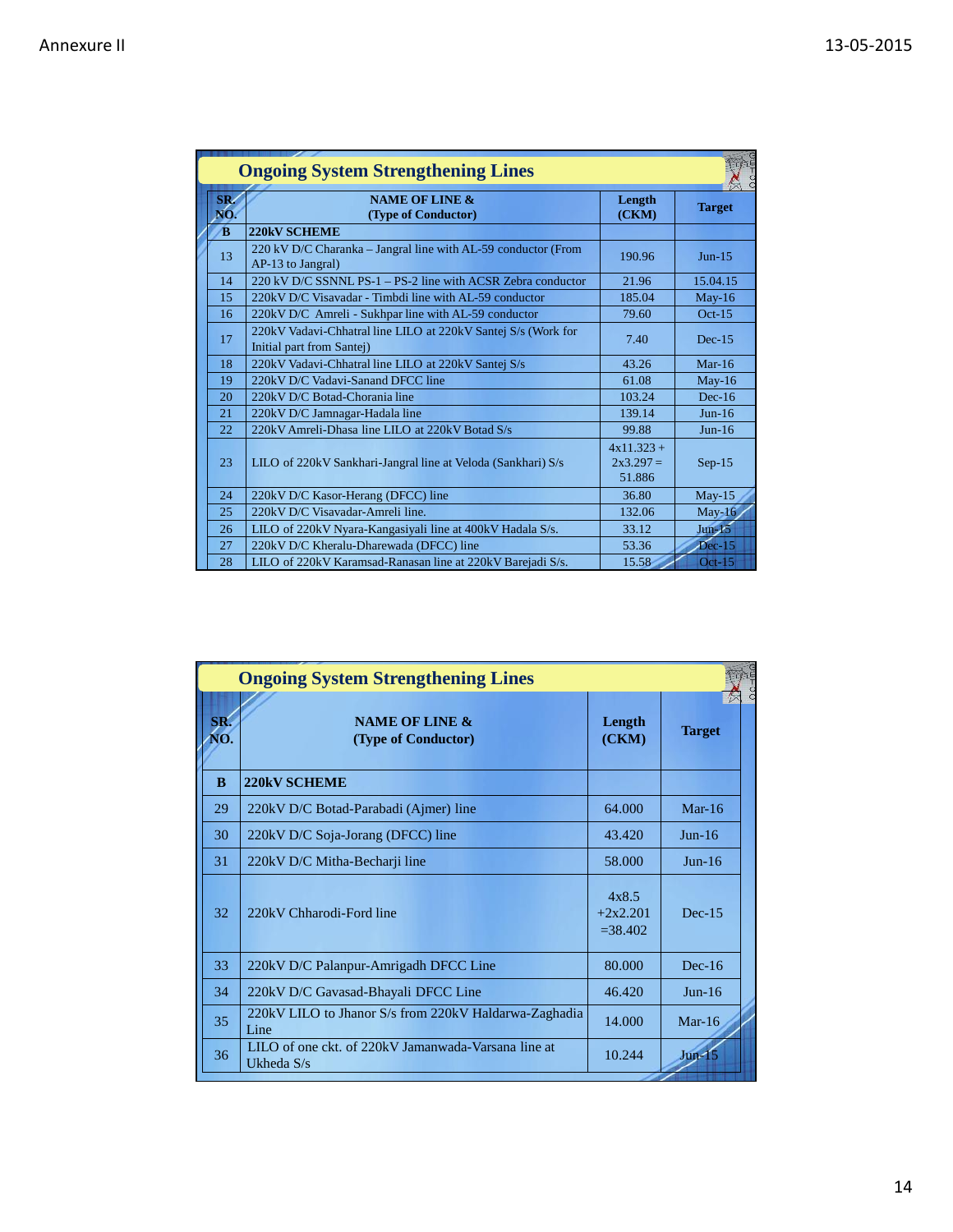

|                                                                                                           | <b>Reduction in Equipment Failure Rate – New Action Taken</b>                                                                                                                                                                                                                                                                                                                                                                                                                                                                                                                                                                                                                                                                                                                                                                                                                                             |  |
|-----------------------------------------------------------------------------------------------------------|-----------------------------------------------------------------------------------------------------------------------------------------------------------------------------------------------------------------------------------------------------------------------------------------------------------------------------------------------------------------------------------------------------------------------------------------------------------------------------------------------------------------------------------------------------------------------------------------------------------------------------------------------------------------------------------------------------------------------------------------------------------------------------------------------------------------------------------------------------------------------------------------------------------|--|
| CT&PT<br>$\bullet$<br>$\bullet$<br>LA<br>$\bullet$<br>$\bullet$<br>$\bullet$<br>CВ<br>$\bullet$<br>٠<br>٠ | Replacement of ITC make CTs of batch 1992 - 96<br>600 multiple chopped lightning impulse withstand test - As a type test<br>Manufacturing stage wise inspection and proto inspection incorporated<br>Measurement of Tan delta and Capacitance of every unit<br>• Tan delta is limited to 0.3%<br>Hermetic sealing through SS bellow/Nitrogen cushioning<br>Third party diagnostic monitoring of 66 kV class<br>24 hours water emersion seal leak test - Acceptance test<br>Upgrading of Discharge class from II to III for 66 kV and III to IV for EHV<br>Leakage current is limited to 0.5 mA - Acceptance test<br>Wire-less Leakage Current Monitoring kit<br>Eccentric ZnO block stacking discontinued<br>DCRM test included as acceptance test<br>Control switching device for 400 kV important breakers<br>Interlocks provided for 11 kV switchgears<br>Voltage detectors provided on 11 kV breakers |  |
|                                                                                                           |                                                                                                                                                                                                                                                                                                                                                                                                                                                                                                                                                                                                                                                                                                                                                                                                                                                                                                           |  |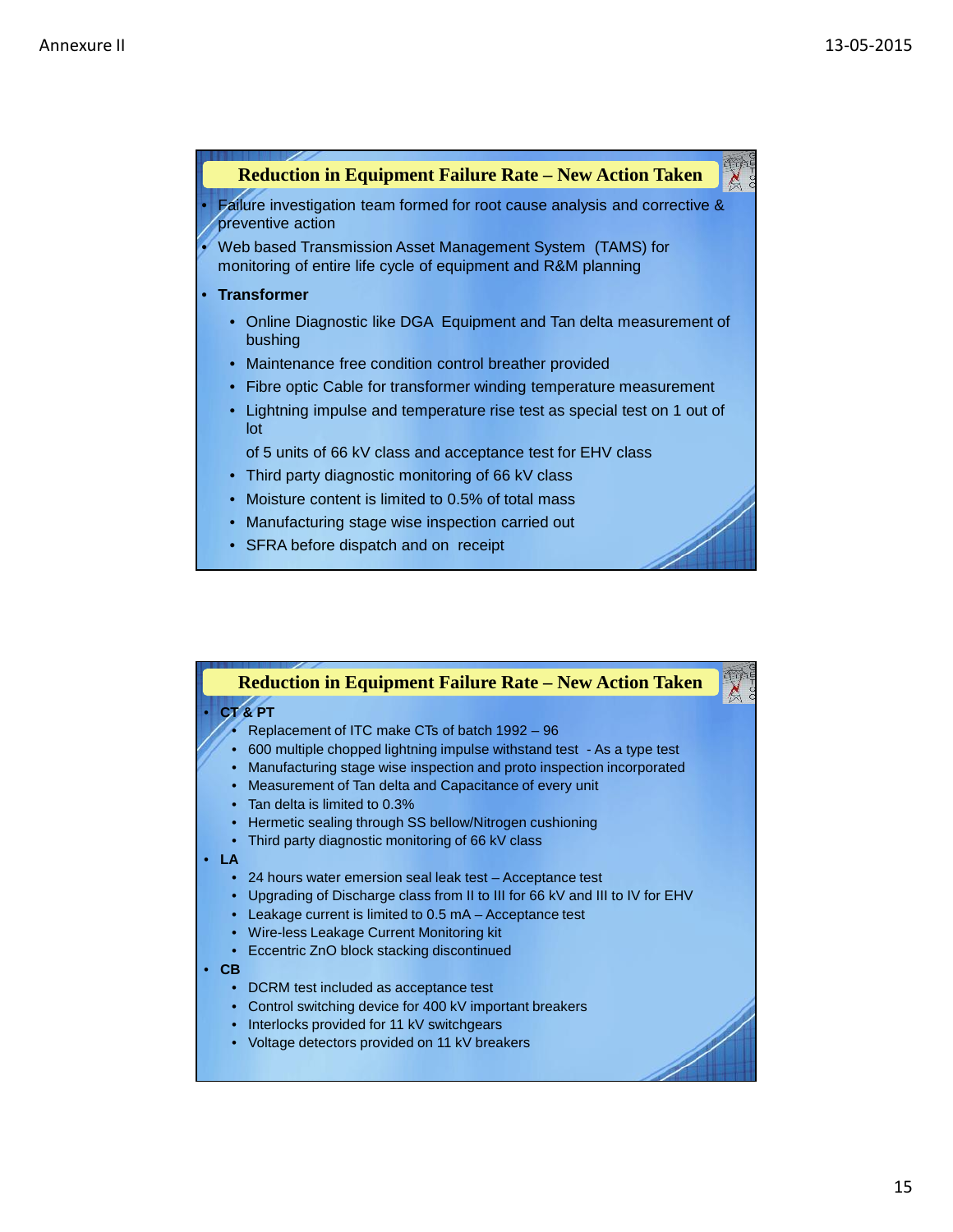

|             |      | (FIRST AMENDMENT) REGULATION, 2014 |              | <b>GERC (PROCUREMENT OF ENERGY FROM RENEWABLE SOURCES)</b><br>The Commission has approved the following trajectory for the RPO. |
|-------------|------|------------------------------------|--------------|---------------------------------------------------------------------------------------------------------------------------------|
|             |      |                                    |              | Minimum Quantum of purchase (in %) from renewable<br>sources (in terms of energy in kWh)                                        |
| Year        | Wind | Solar                              | <b>Other</b> | <b>Total</b>                                                                                                                    |
| 2010-11     | 4.5  | 0.25                               | 0.25         | 5.0                                                                                                                             |
| 2011-12     | 5.0  | 0.5                                | 0.5          | 6.0                                                                                                                             |
| 2012-13     | 5.5  | 1.0                                | 0.5          | 7.0                                                                                                                             |
| 2013-14     | 5.5  | 1.0                                | 0.5          | 7.0                                                                                                                             |
| 2014-15     | 6.25 | 1.25                               | 0.5          | 8.0                                                                                                                             |
| 2015-16     | 7.0  | 1.5                                | 0.5          | 9.0                                                                                                                             |
| 2016-17     | 7.75 | 1.75                               | 0.5          | 10.0                                                                                                                            |
| 13 May 2015 |      | <b>STATUS OF RPO</b>               |              |                                                                                                                                 |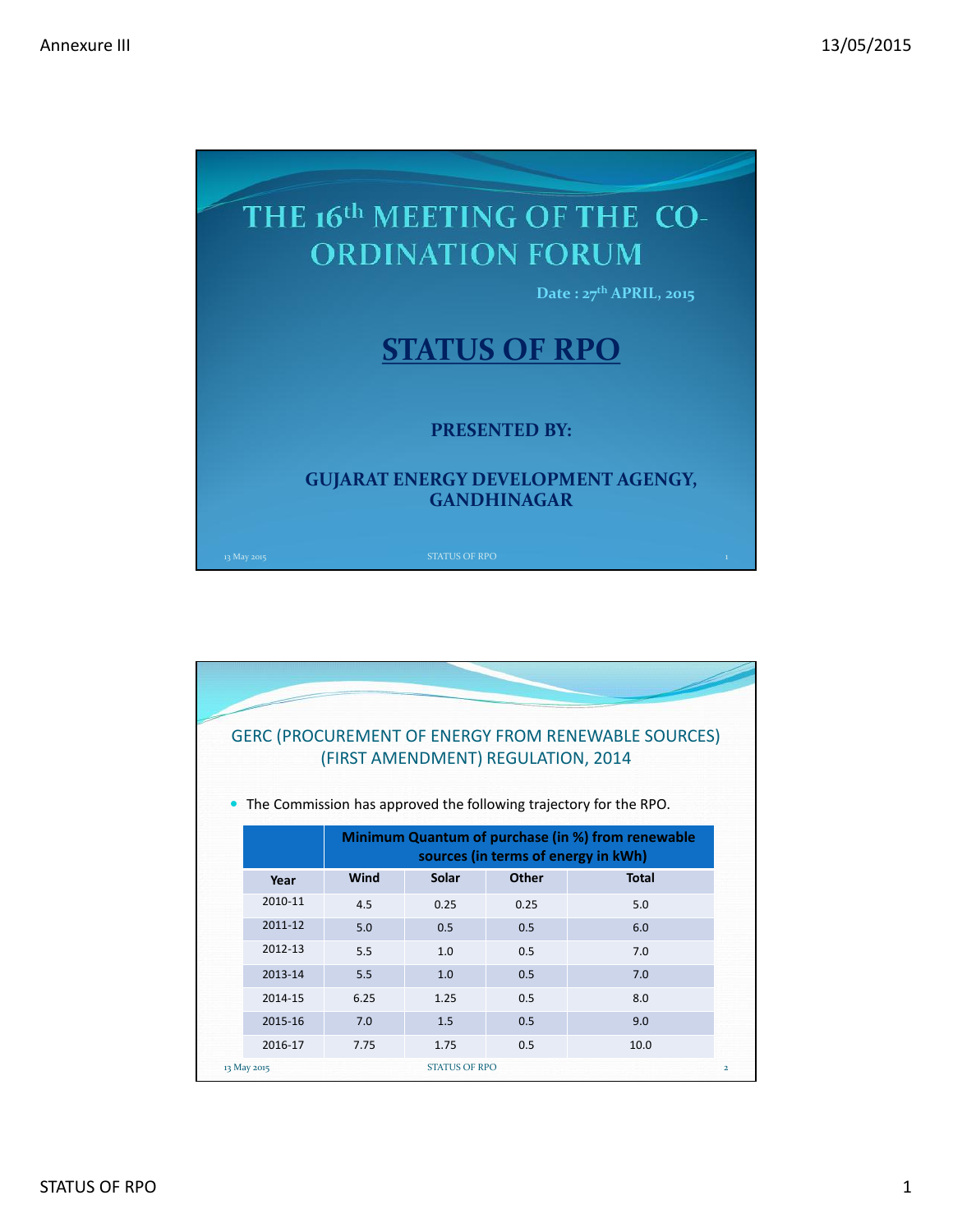

|           |           |            |            |                                                                             | Status Report for RPO Compliance of Obligated Entities for the Year 2013-14                       |            |                               |
|-----------|-----------|------------|------------|-----------------------------------------------------------------------------|---------------------------------------------------------------------------------------------------|------------|-------------------------------|
|           |           |            |            | (1) GUVNL- Consumption of Units During 2013-14 (April to March) - 65749 MUs |                                                                                                   |            |                               |
|           | RPO 2013- | Required   |            | Purchased   REC's Purchased                                                 | <b>Total MUs upto</b>                                                                             |            | Shortfall in   RPO Achieved % |
|           | 14 %      | <b>MUs</b> | <b>MUs</b> | <b>Mus</b>                                                                  | <b>Present Quarter</b>                                                                            | <b>MUs</b> |                               |
| Solar     | 1.00      | 657        | 1362       | $\mathbf{0}$                                                                | 1362                                                                                              | $-705$     | 2.07                          |
| Non Solar | 6.00      | 3945       | 3280       | $\mathbf{0}$                                                                | 3280                                                                                              | 665        | 4.99                          |
|           |           |            |            |                                                                             | (2) TPL (Ahmedabad + Surat) - Consumption of Units During 2013-14 (April to March) - 10102.28 MUs |            |                               |
| Solar     | 1.00      | 101.02     | 4.12       | 2.56                                                                        | 6.68                                                                                              | 94.34      | 0.07                          |
| Non Solar | 6.00      | 606.14     | 96.35      | 363.00                                                                      | 459.35                                                                                            | 146.79     | 4.55                          |
|           |           |            |            |                                                                             | (3) Torrent Energy (Dahej)- Consumption of Units During 2013-14 (April to March) - 88.55 MUs      |            |                               |
| Solar     | 1.00      | 0.89       | 0          | 0.55                                                                        | 0.55                                                                                              | 0.34       | 0.62                          |
| Non Solar | 6.00      | 5.31       | 0          | 4.10                                                                        | 4.10                                                                                              | 1.21       | 4.63                          |
|           |           |            |            |                                                                             | (4) MPSEZ Utilites Pvt. Ltd. - Consumption of Units During 2013-14 (April to March) - 176.82 MUs  |            |                               |
| Solar     | 1.00      | 1.77       | 0          | $\Omega$                                                                    | 0                                                                                                 | 1.77       | $\mathbf{0}$                  |
| Non Solar | 6.00      | 10.61      | 0          | $\mathbf{0}$                                                                | 0                                                                                                 | 10.61      | $\mathbf{0}$                  |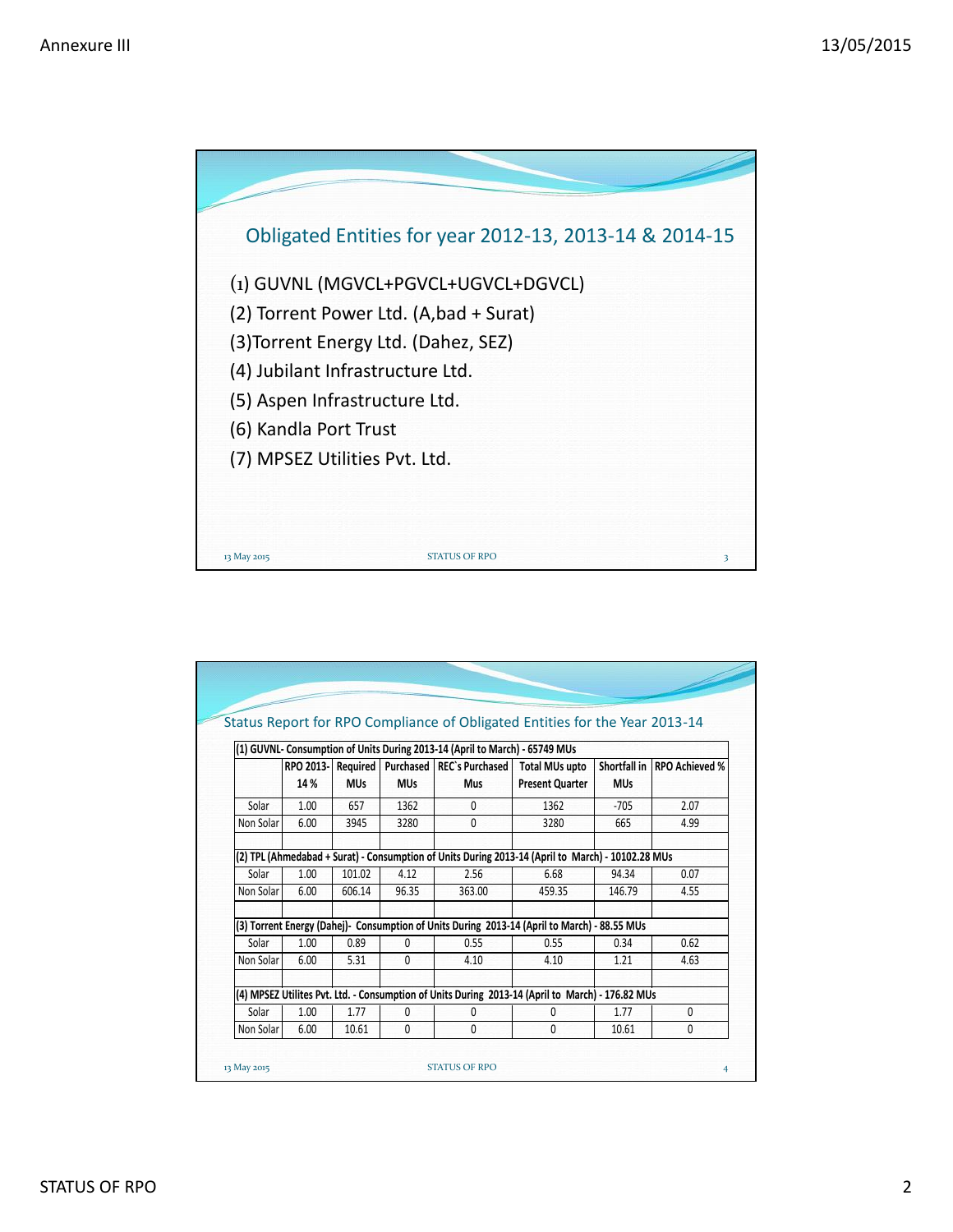

|                  |                  |                        |                         | Status Report for RPO Compliance of Obligated Entities for the Year 2014-15                       |                               |                            |                                 |
|------------------|------------------|------------------------|-------------------------|---------------------------------------------------------------------------------------------------|-------------------------------|----------------------------|---------------------------------|
|                  |                  |                        |                         |                                                                                                   |                               |                            |                                 |
|                  |                  |                        |                         | RPO Status Report of OE for the Year 2014-15                                                      |                               |                            |                                 |
|                  |                  |                        |                         | (1) GUVNL - Consumption of Units During 2014-15 (April to March) - 69521 MUs (Provisional)        |                               |                            |                                 |
|                  | RPO 2014-15<br>% | Required<br><b>MUs</b> | Purchased<br><b>MUs</b> | <b>REC's Purchased</b><br><b>MUs</b>                                                              | <b>Total MUs</b><br>Purchased | Shortfall in<br><b>MUs</b> | <b>RPO</b><br><b>Achieved %</b> |
| Solar            | 1.25             | 869.01                 | 1402.00                 | 0                                                                                                 | 1402.00                       | $-532.99$                  | 2.02                            |
| <b>Non Solar</b> | 6.75             | 4692.67                | 3780.00                 | $\Omega$                                                                                          | 3780.00                       | 912.67                     | 5.44                            |
| <b>TOTAL</b>     | 8.00             | 5561.68                | 5182.00                 | $\Omega$                                                                                          | 5182.00                       | 379.68                     | 7.45                            |
|                  |                  |                        |                         | (2) TPL (Ahmedabad + Surat) - Consumption of Units During 2014-15 (April to March) - 10636.81 MUs |                               |                            |                                 |
| Solar            | 1.25             | 132.96                 | 72.22                   | $\Omega$                                                                                          | 72.22                         | 60.74                      | 0.68                            |
| <b>Non Solar</b> | 6.75             | 717.98                 | 101.19                  | 615                                                                                               | 716.19                        | 1.79                       | 6.73                            |
| <b>TOTAL</b>     | 8.00             | 850.94                 | 173.41                  | 615                                                                                               | 788.41                        | 62.53                      | 7.41                            |
|                  |                  |                        |                         | (3) Torrent Energy (Dahej)- Consumption of Units During 2014-15 (April to March) - 152.61 MUs     |                               |                            |                                 |
| Solar            | 1.25             | 1.91                   | 0                       | 1.89                                                                                              | 1.89                          | 0.02                       | 1.24                            |
| <b>Non Solar</b> | 6.75             | 10.30                  | 0                       | 10.18                                                                                             | 10.18                         | 0.12                       | 6.67                            |
| <b>TOTAL</b>     | 8.00             | 12.21                  | 0.00                    | 12.07                                                                                             | 12.07                         | 0.14                       | 7.91                            |
|                  |                  |                        |                         | (4) MPSEZ Utilities Pvt. Ltd. - Consumption of Units During 2014-15 (April to March) - 253.00 MUs |                               |                            |                                 |
| Solar            | 1.25             | 3.16                   | 0                       | 0                                                                                                 | 0                             | 3.16                       | 0                               |
| <b>Non Solar</b> | 6.75             | 17.08                  | 0                       | $\Omega$                                                                                          | $\Omega$                      | 17.08                      | 0                               |
| <b>TOTAL</b>     | 8.00             | 20.24                  | 0.00                    | 0.00                                                                                              | 0.00                          | 20.24                      | $\mathbf 0$                     |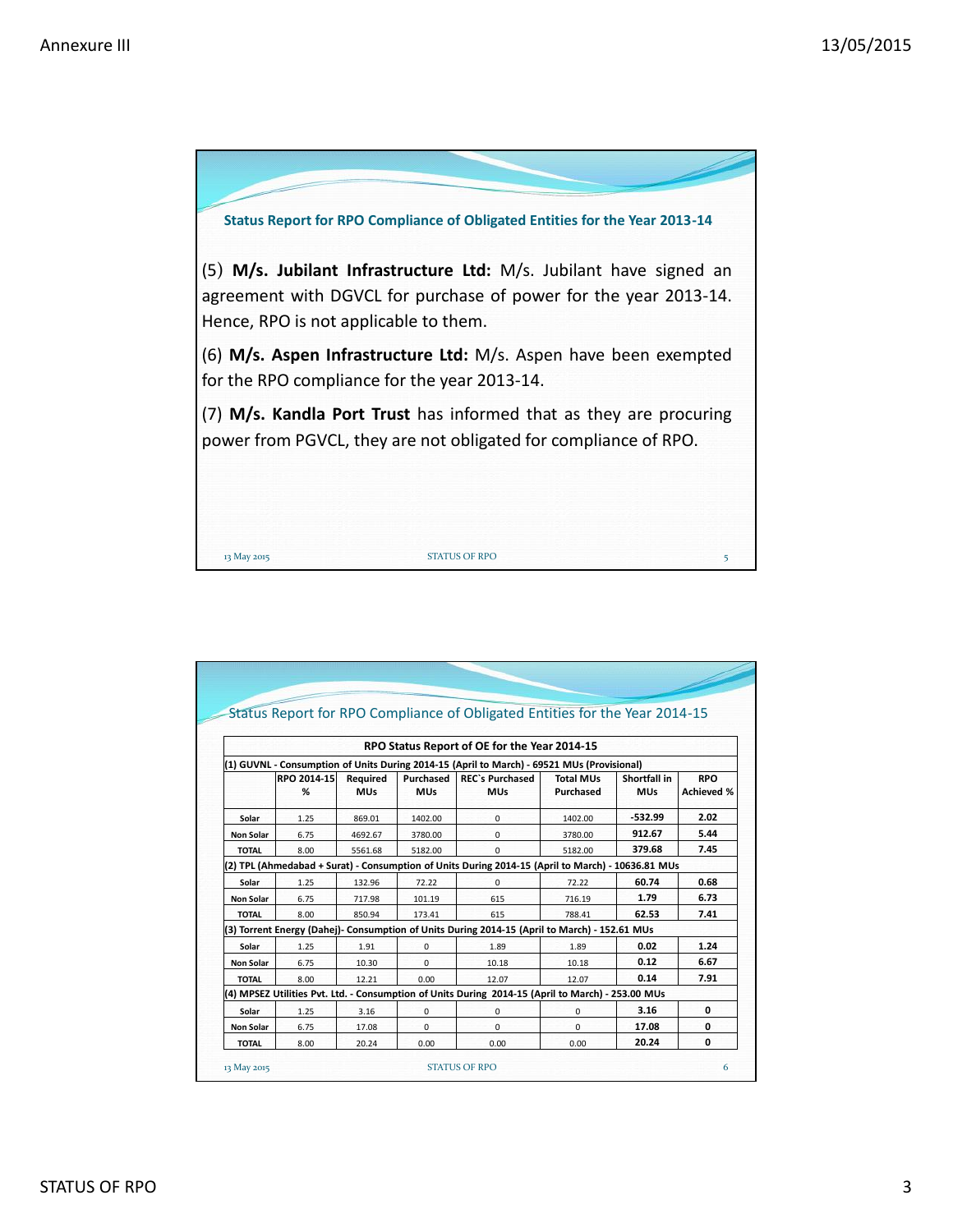

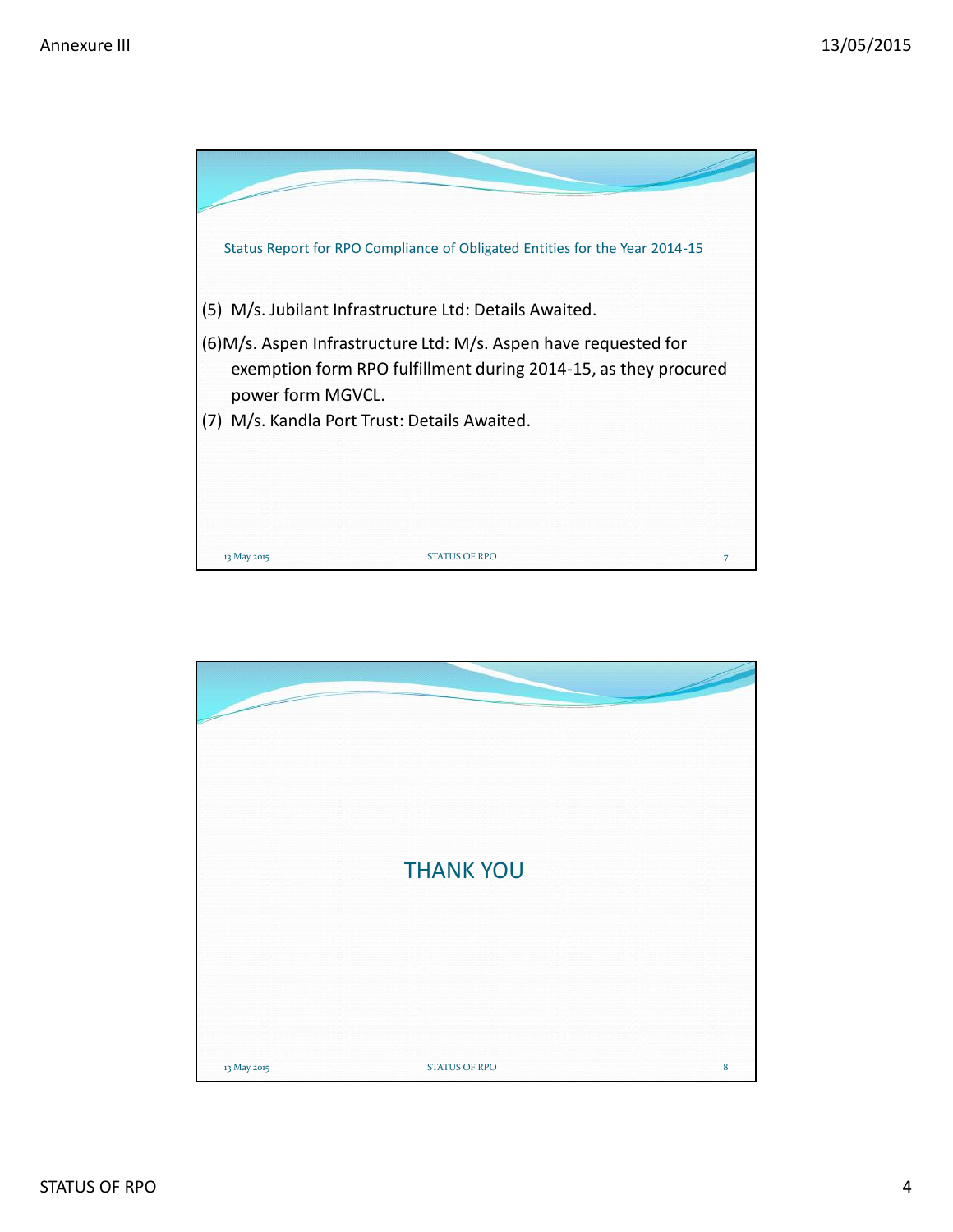

|                              |                                          |                                                  | <b>Total Capacity (as on 01-04-14): 18510 MW</b>    |                           |
|------------------------------|------------------------------------------|--------------------------------------------------|-----------------------------------------------------|---------------------------|
|                              | Capacity added in 2014-15                | <b>Contract Contract</b>                         | <b>702 MW</b>                                       |                           |
|                              |                                          |                                                  | <b>Total Capacity (as on 01-04-15): 19212 MW</b>    |                           |
| <b>State</b>                 |                                          |                                                  | <b>7765 MW</b> (41%)                                |                           |
| <b>Centre share</b>          |                                          |                                                  | 3840 MW (20%)                                       |                           |
| IPP                          |                                          | ÷                                                | <b>7607 MW</b> (39%)                                |                           |
| <b>Coal: 11960</b><br>62.25% | Gas: 4874<br>25.37%                      | $4.05\%$                                         | Hydro: 779    Lign: 1040<br>$5.41\%$                | <b>Nucl: 559</b><br>2.91% |
|                              |                                          |                                                  | Projected Peak Demand by 2016 (14005 MW@ 7% growth) | 14,985 MW                 |
|                              |                                          | Installed Capacity Required by 2016 (at 80% PLF) |                                                     | 18,730 MW                 |
|                              | <b>Planned Capacity Addition by 2016</b> |                                                  |                                                     | <b>1616 MW</b>            |
|                              | <b>Capacity Available by 2016</b>        |                                                  |                                                     | <b>20,828 MW</b>          |
| <b>Surplus by 2016</b>       |                                          |                                                  |                                                     | <b>2098 MW</b>            |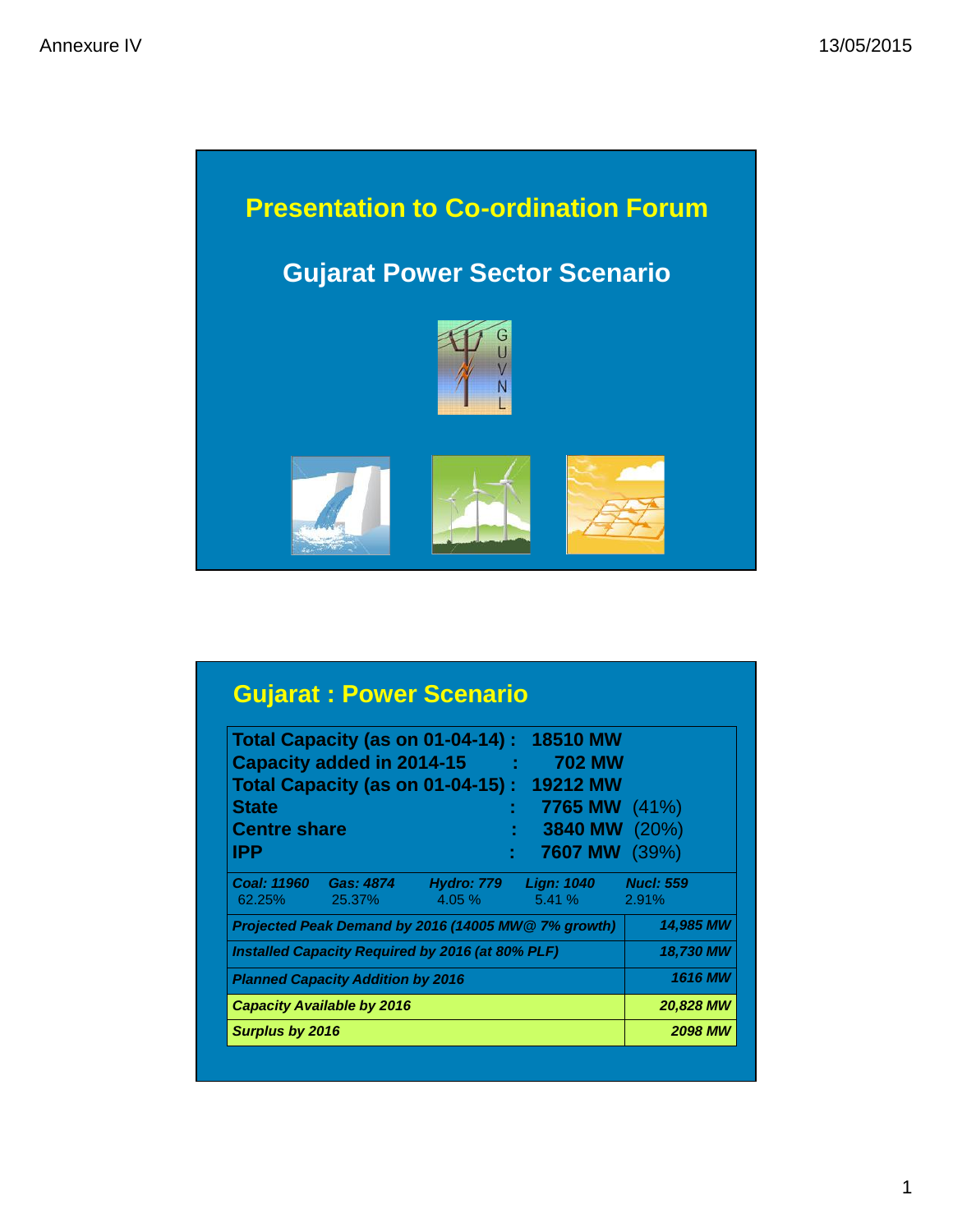| <b>Capacity Added - 2014-15</b> |             |               |             |           |            |
|---------------------------------|-------------|---------------|-------------|-----------|------------|
| <b>Project</b>                  | Dev.        | <b>Sector</b> | <b>Fuel</b> | <b>MW</b> | <b>COD</b> |
| <b>GPPC Pipavav</b>             | <b>GPPC</b> | <b>State</b>  | Gas         | 702       | July-14    |
| <b>Total</b>                    |             |               |             | 702       |            |

# **Capacity Addition Plan 2015-16**

| <b>Project</b>                              | Dev.         | <b>Sector</b>  | <b>Fuel</b> | <b>MW</b> | <b>Likely COD</b>                                    |
|---------------------------------------------|--------------|----------------|-------------|-----------|------------------------------------------------------|
| <b>Dhuvaran CCPP</b><br><b>Expansion</b>    | <b>GSECL</b> | <b>State</b>   | Gas         | 376       | <b>Ready for</b><br>operation. No gas<br>allocation. |
| Sikka (Unit 3 & 4)                          | <b>GSECL</b> | <b>State</b>   | Coal        | 500       | May-15 & July-15                                     |
| <b>Bhavnagar Energy Co</b><br>(Unit 1 & 2 ) | <b>BECL</b>  | <b>State</b>   | Lignite     | 500       | <b>Jun-15 &amp; Dec-15</b>                           |
| <b>Vindhyachal V</b>                        | <b>NTPC</b>  | <b>Central</b> | Coal        | 120       | <b>Aug-15</b>                                        |
| <b>Mouda Stage II (Unit 1)</b>              | <b>NTPC</b>  | <b>Central</b> | Coal        | 120       | Mar-16                                               |
|                                             | <b>Total</b> |                |             | 1616      |                                                      |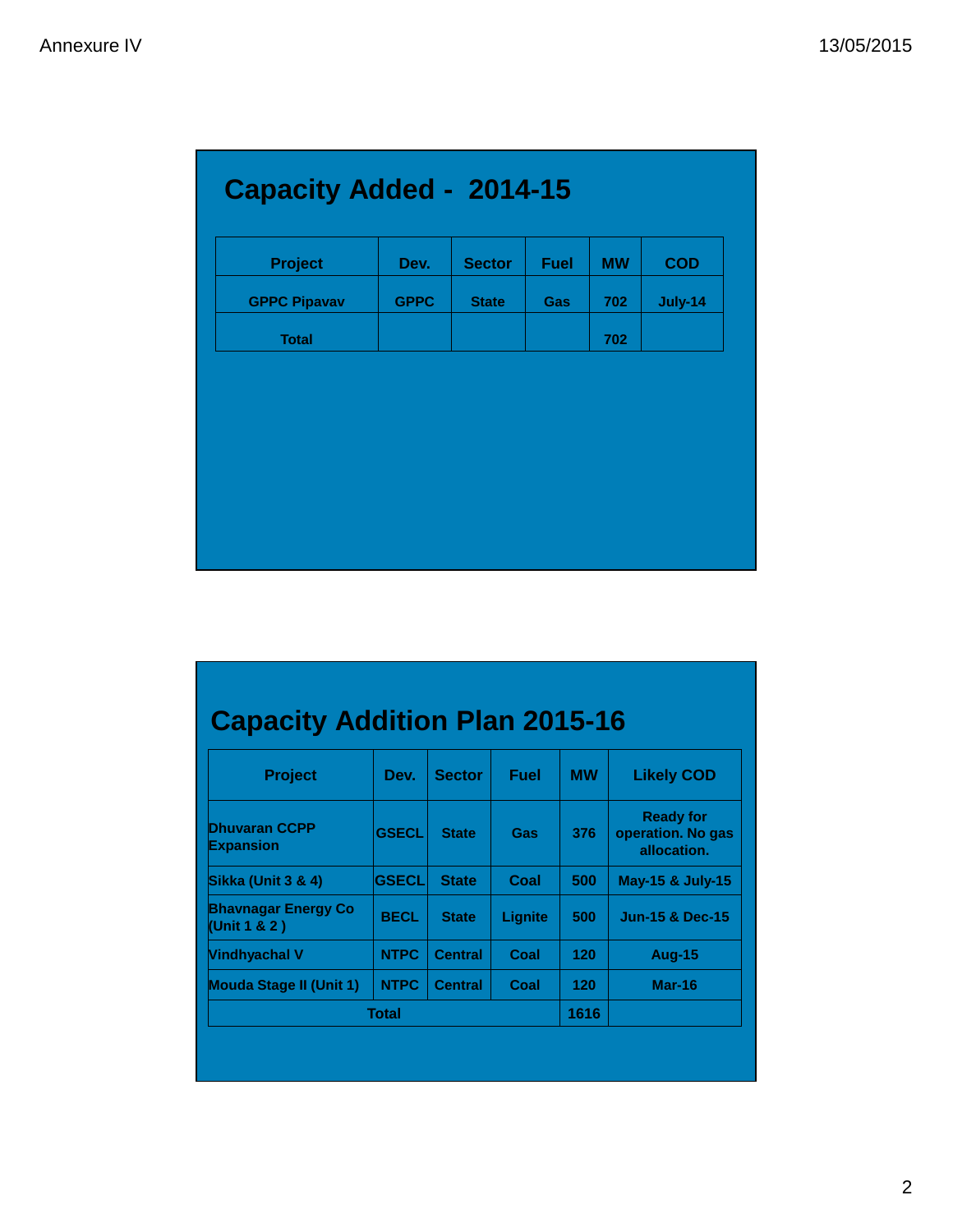| <b>Gujarat - Renewable Capacity in MW</b><br>(As on 1.4.2015)                               |                                                                                                                                                                                                                              |  |  |  |  |
|---------------------------------------------------------------------------------------------|------------------------------------------------------------------------------------------------------------------------------------------------------------------------------------------------------------------------------|--|--|--|--|
| <b>Source</b>                                                                               | <b>Installed Capacity</b>                                                                                                                                                                                                    |  |  |  |  |
| <b>Wind</b>                                                                                 | 3542                                                                                                                                                                                                                         |  |  |  |  |
| <b>Solar</b>                                                                                | 917                                                                                                                                                                                                                          |  |  |  |  |
| <b>Biomass</b>                                                                              | 41.2                                                                                                                                                                                                                         |  |  |  |  |
| <b>Small Hydel</b>                                                                          | 9.6                                                                                                                                                                                                                          |  |  |  |  |
| <b>Total</b>                                                                                | 4510                                                                                                                                                                                                                         |  |  |  |  |
| $\bullet$<br>Wind includes PPA of 205 MW under REC Mechanism<br>$\bullet$<br>$\bullet$<br>۰ | Wind includes WTGs set up for wheeling of power for captive use/ 3rd party<br>Biomass includes 11.2 MW plant set up for wheeling of power<br>Solar includes 50 MW of M/s Kindle for Torrent & 10 MW of SSSNL for captive use |  |  |  |  |

|                 |                                 | (MW)                                              |                                                   |                               |
|-----------------|---------------------------------|---------------------------------------------------|---------------------------------------------------|-------------------------------|
| Year            | Cap. Add.<br>during the<br>year | <b>Cumulative</b><br><b>Capacity</b><br>available | <b>Demand as</b><br>per 17th EPS<br><b>Report</b> | Demand @<br>7% growth<br>p.a. |
| As on 01.4.2015 |                                 | 19212                                             | 17351                                             | 14005 *                       |
| 2015-16         | 1616                            | 20828                                             | 18475                                             | 14985                         |
| 2016-17         | 876                             | 21704                                             | 19670                                             | 16034                         |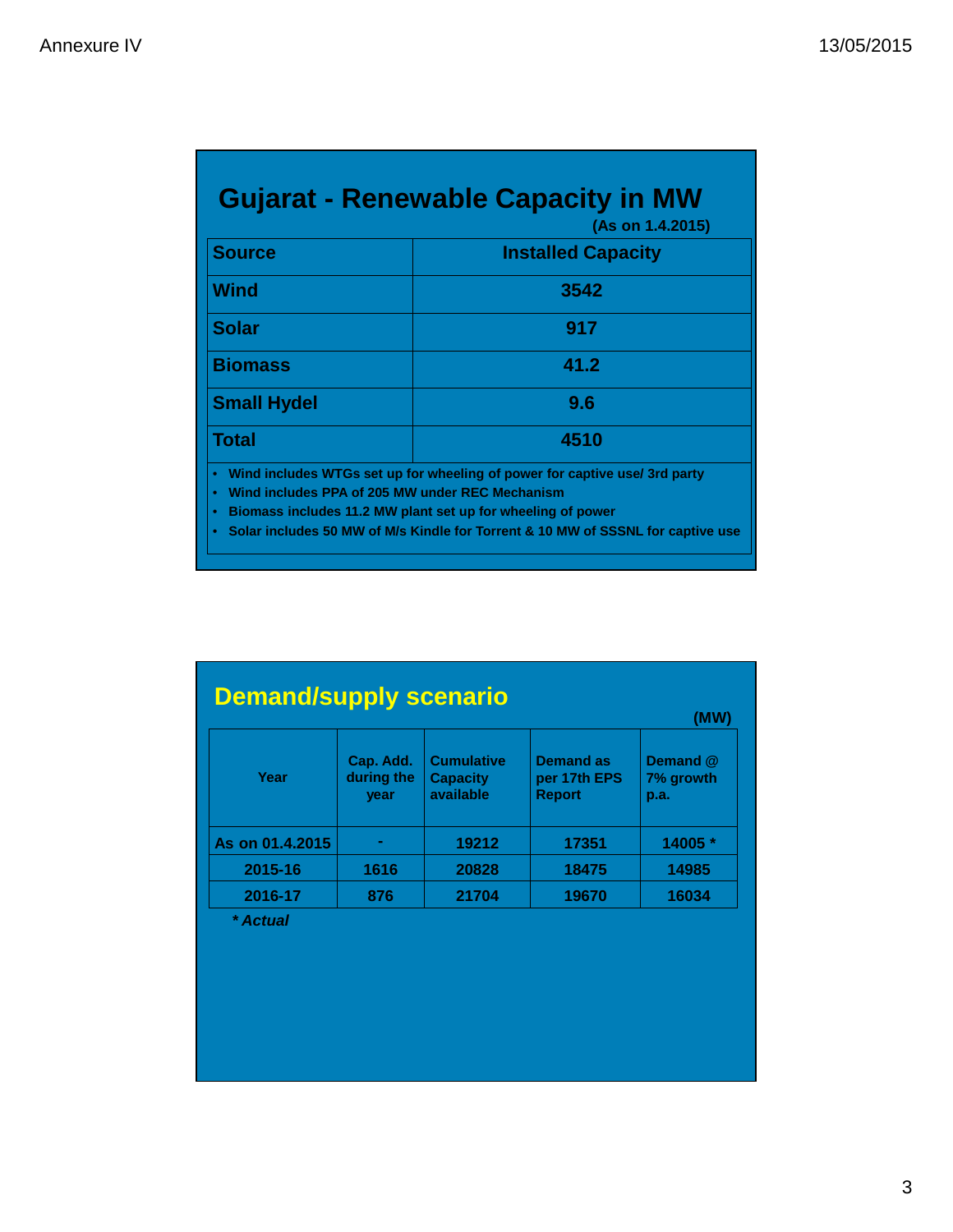| <b>Power purchase from Renewable Sources</b>                      |                         |              |               |              |
|-------------------------------------------------------------------|-------------------------|--------------|---------------|--------------|
| RPPO for FY 2014-15 - As per MYT                                  | <b>In Million Units</b> |              |               |              |
| 2014-15 (PROV)                                                    | <b>Wind</b>             | <b>Solar</b> | <b>Others</b> | <b>Total</b> |
| RPPO $(\%)$ – As per GERC                                         | 6.25%                   | 1.25%        | 0.50%         | 8.00%        |
| <b>Energy Required to Meet RPPO</b><br>(on Purchase of 69521 MUs) | 4345                    | 869          | 348           | 5562         |
| <b>Units Purchased (Actual)</b>                                   | 3682                    | 1402         | 98            | 5182         |
| <b>RPPO fulfilled</b>                                             | 5.30%                   | 2.02%        | 0.14%         | 7.45%        |

## **GERC has fixed Renewable Purchase Obligation as under:**

| Year    | Wind     | <b>Solar</b> | <b>Others</b> | Total |
|---------|----------|--------------|---------------|-------|
| 2015-16 | $7.00\%$ | 1.50%        | 0.5%          | 9%    |
| 2016-17 | 7.75%    | 1.75%        | 0.5%          | 10%   |

| <b>Power Scenario of Gujarat</b>    |         |         |         |         |
|-------------------------------------|---------|---------|---------|---------|
| <b>Particulars</b>                  | 2011-12 | 2012-13 | 2013-14 | 2014-15 |
| <b>Total Energy Catered (MUs)</b>   | 78651   | 87723   | 86221   | 96636   |
| Daily Max. Energy Catered (MUs)     | 251.8   | 274.6   | 286     | 312     |
| Daily Max Catered (MW)              | 11209   | 12348   | 12577   | 14005   |
| <b>Wind Energy Generation (Mus)</b> | 3960    | 5436    | 5288    | 5660    |
| Daily Max wind Energy (MW)          | 1711    | 2208    | 2096    | 2558    |
| <b>Average Frequency (Hz.)</b>      | 49.80   | 49.93   | 50.03   | 49.97   |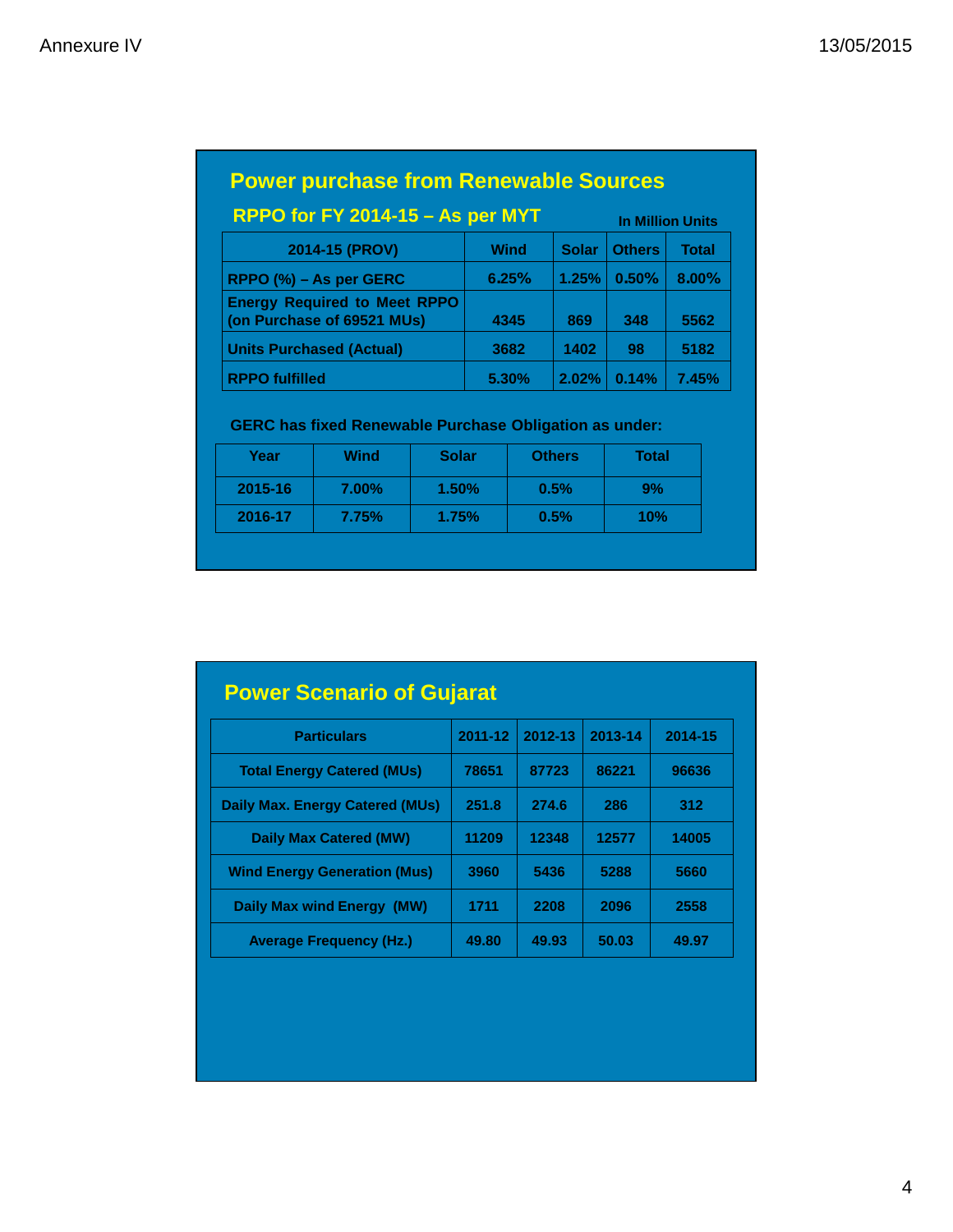

|                         | <b>Rs/unit</b>             |                         |                            |                            |                                        |
|-------------------------|----------------------------|-------------------------|----------------------------|----------------------------|----------------------------------------|
|                         | No. of<br><b>consumers</b> | <b>Million</b><br>Units | Avg.<br><b>Realization</b> | <b>Per Unit</b><br>Avg. ED | Avg.<br><b>Realization</b><br>incl. ED |
| <b>Residential</b>      | 10034924                   | 8519                    | 4.68                       | 0.59                       | 5.27                                   |
| <b>Commercial</b>       | 75410                      | 201                     | 5.15                       | 0.56                       | 5.71                                   |
| <b>Industrial LT</b>    | 1438888                    | 8969                    | 6.19                       | 0.88                       | 7.06                                   |
| <b>Public lightning</b> | 28558                      | 234                     | 5.03                       | 0.05                       | 5.07                                   |
| <b>Water works</b>      | 59858                      | 1416                    | 4.32                       | 0.08                       | 4.40                                   |
| <b>Agriculture</b>      | 1073960                    | 15058                   | 2.41                       | 0.00                       | 2.41                                   |
| <b>Industrial HT</b>    | 11165                      | 15693                   | 6.69                       | 0.94                       | 7.63                                   |
| <b>Railways</b>         | 14                         | 710                     | 6.37                       | 0.00                       | 6.37                                   |
| Bulk Lic. & others      | 1                          | 8593                    | 3.95                       | 0.00                       | 3.95                                   |
| <b>Total</b>            | 12722778                   | 59393                   | 4.84                       | 0.80                       | 5.64                                   |